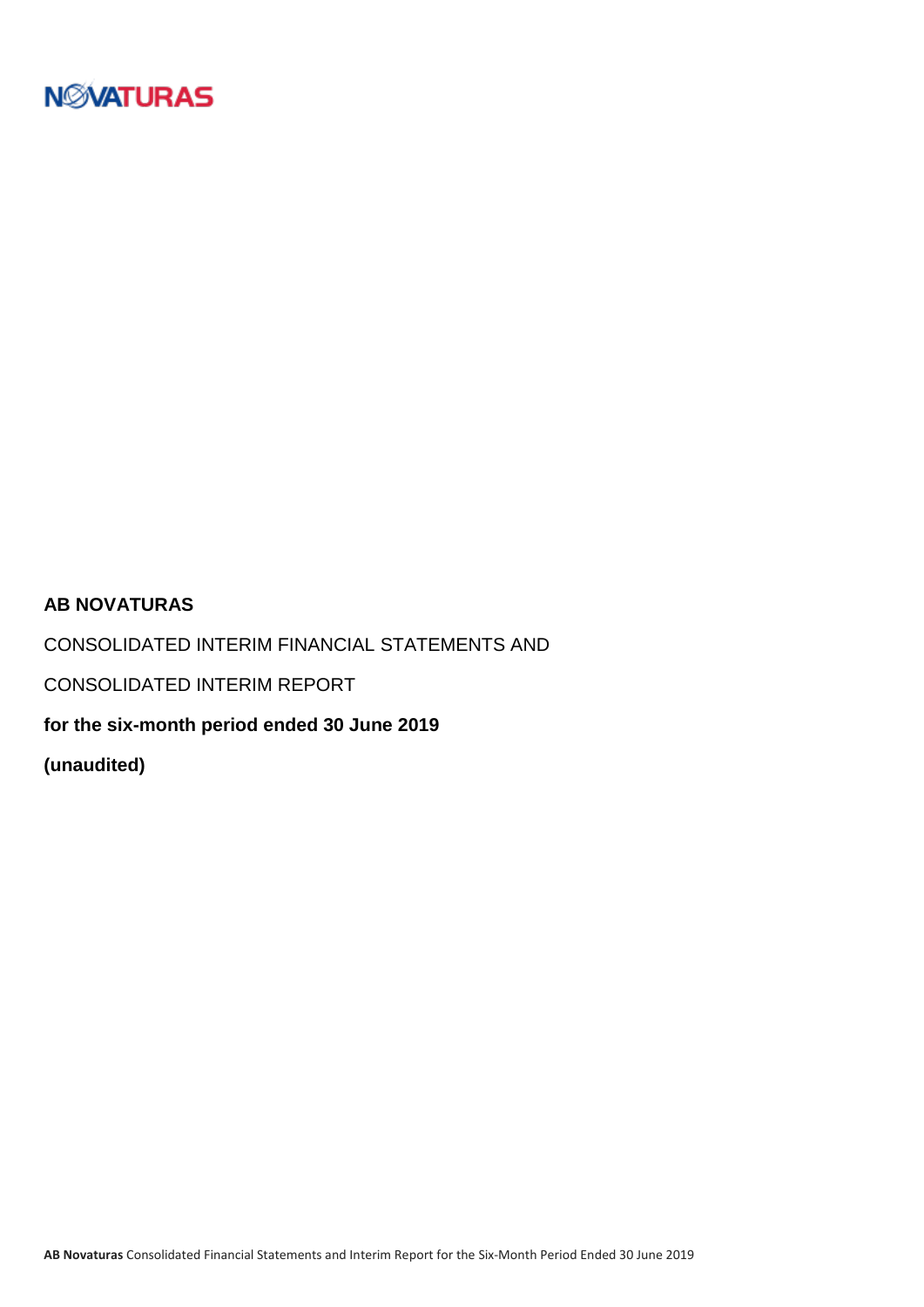# **N***N***XATURAS**

| Beginning of reporting period | 1 January 2019                                                                                                                                                                                                                                     |
|-------------------------------|----------------------------------------------------------------------------------------------------------------------------------------------------------------------------------------------------------------------------------------------------|
| End of reporting period       | 30 June 2019                                                                                                                                                                                                                                       |
| Business name                 | Novaturas, AB (further - "Novaturas" or "the<br>Company") (The Company's financial statements<br>and activity ratios are presented consolidated with<br>the results of subsidiaries; separate reports of the<br>parent company are not presented.) |
| Legal form                    | Public limited company                                                                                                                                                                                                                             |
| <b>Registration date</b>      | 16 December 1999                                                                                                                                                                                                                                   |
| Registration number           | 135567698                                                                                                                                                                                                                                          |
| LEI code                      | 097900BGCW0000042109                                                                                                                                                                                                                               |
| Manager of register           | <b>State Enterprise Centre of Registers</b>                                                                                                                                                                                                        |
| Company address               | A. Mickevičiaus str. 27, LT-44245 Kaunas                                                                                                                                                                                                           |
| Telephone                     | +370 37 321 264                                                                                                                                                                                                                                    |
| Fax                           | +370 37 321 130                                                                                                                                                                                                                                    |
| Website                       | www.novaturasgroup.com                                                                                                                                                                                                                             |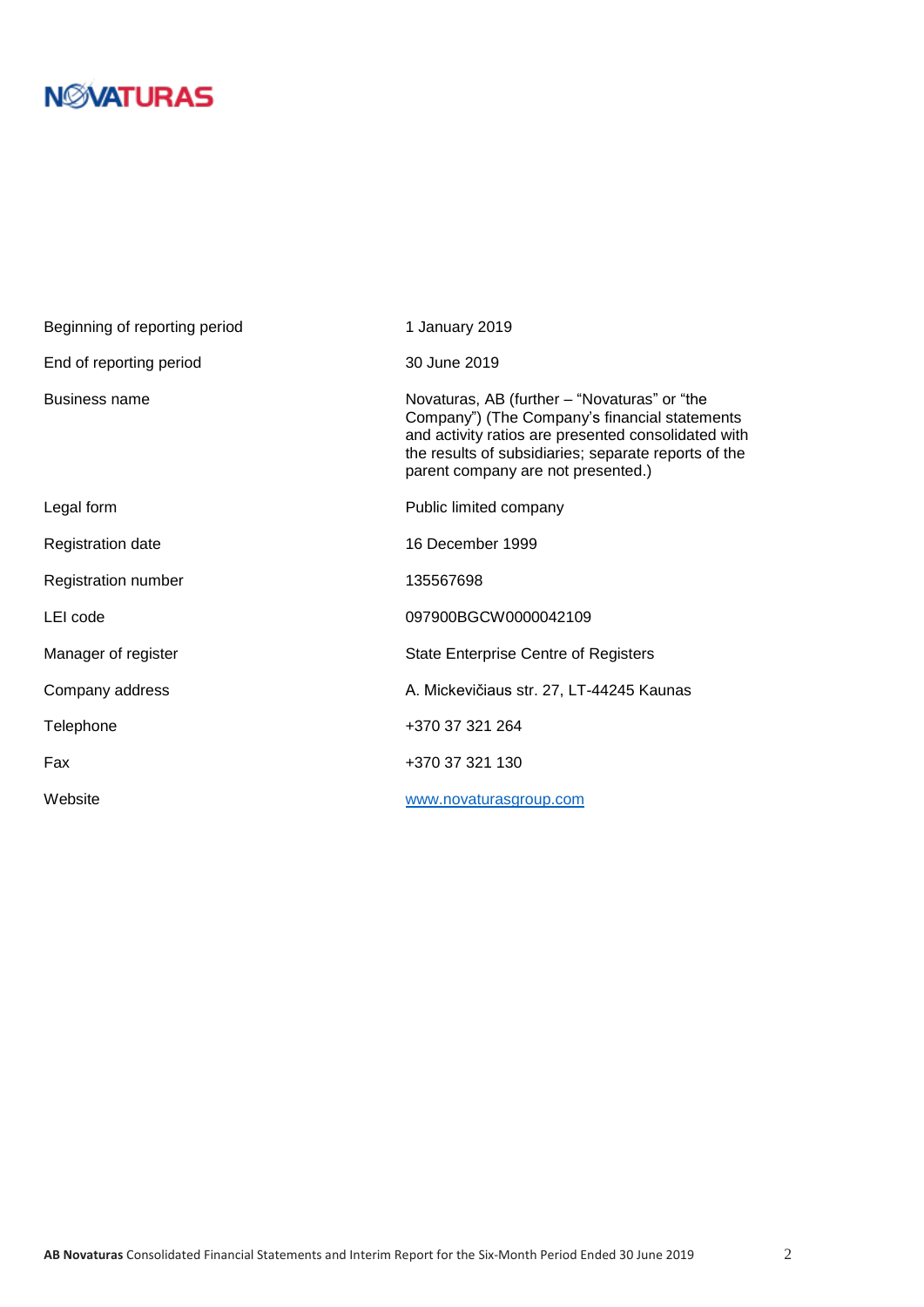# **NMATURAS**

## **Table of Contents**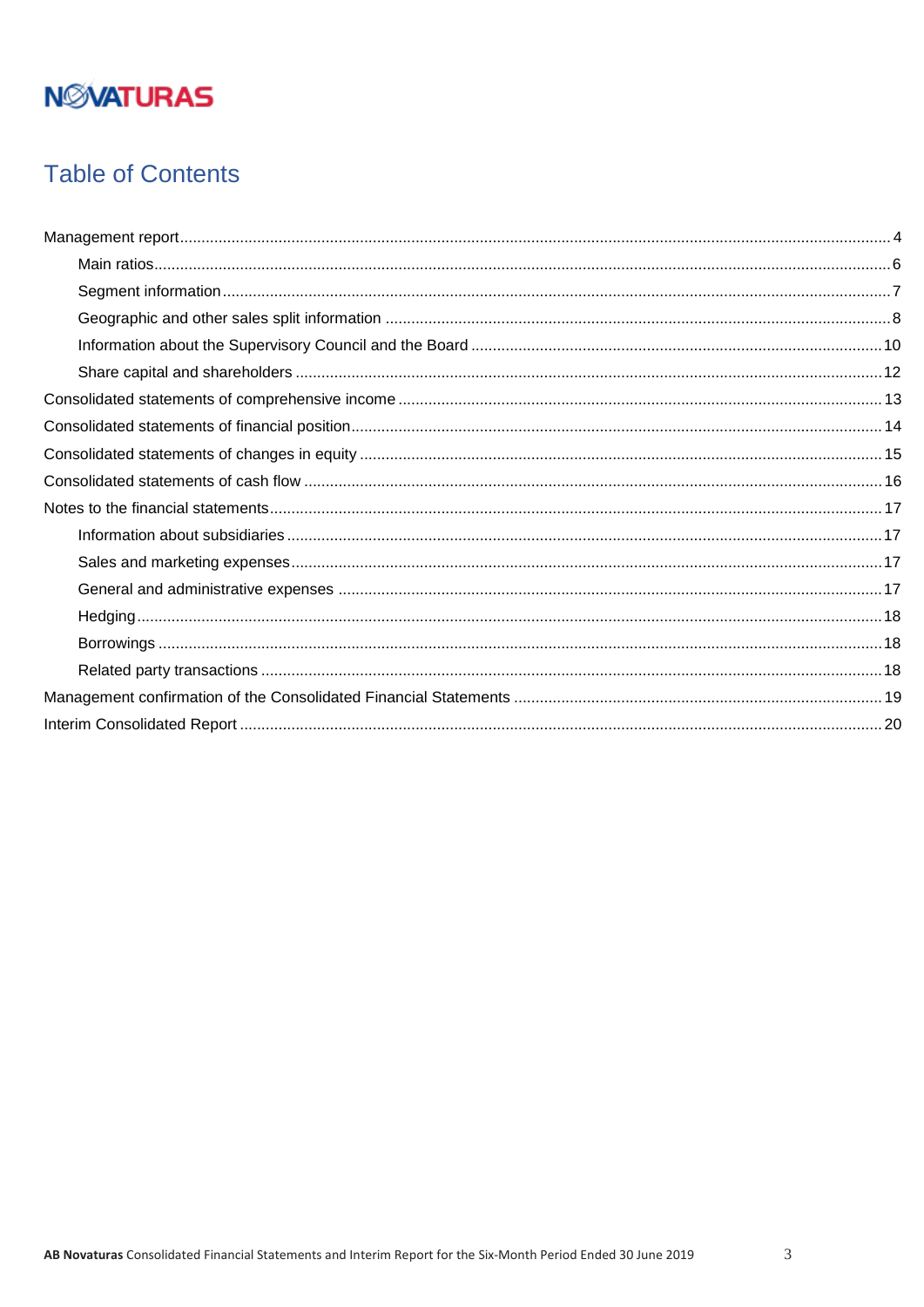

## <span id="page-3-0"></span>Management report

#### **2019 first-half highlights:**

- Novaturas's turnover in the first half of 2019 was EUR 83.3 mln, or 3.8% more than in the same period of 2018.
- Gross profit amounted to EUR 10.1 mln and was 26% lower than in the same period of 2018.
- Operating expenses amounted to EUR 8.5 mln, or 1% more than in the same period of 2018. Excluding the impact of commissions and one-time expenses, operating costs increased by 3% from the same period a year earlier.
- EBITDA amounted to EUR 1.7 mln and was 71% smaller than in the same period of 2018.
- The actual profit tax rate in the first half of 2019 was 65.8%, compared to 18.7% in the same period of 2018. The main reason was dividends the Estonian subsidiary paid to the parent company which resulted in a tax payment of roughly EUR 544,000 in Estonia.
- Novaturas had a net profit of EUR 0.4 mln, which is 90% less than in the same period of 2018.
- In the first half of 2019, the Company served 137,036 clients, 2% more than in the same period of 2018.

#### **2019 second-quarter highlights:**

- Novaturas's turnover in the second quarter of the year was EUR 54.5 mln, or 0.1% more than in the same period of 2018.
- Gross profit amounted to EUR 6.5 mln and was 30% lower than in the same period of 2018.
- Operating expenses totaled EUR 5 mln, 2% more than in the same period of 2018. Excluding the impact of commissions and one-time expenses, operating costs increased by 4% from the same period a year earlier.
- EBITDA amounted to EUR 1.6 mln and was 64% smaller than in the same period of 2018.
- The actual profit tax rate in the period was 59.4%, compared to 20.5% in the same period of 2018. The main reason was dividends the Estonian subsidiary paid to the parent company, which resulted in a tax payment of roughly EUR 544,000 in Estonia.
- Novaturas had a net profit of EUR 0.6 mln, which is 83% less than in the same period of 2018.
- In the second quarter of 2019, the Company served 95,939 clients, 1% less than in the same period of 2018.

#### **Management Comment:**

After too strong growth in capacity for 2018 year we still facing weak demand at current level of market supply. Both second quarter and first half results were significantly weaker compared to year 2018. During the second quarter we had very strong April month results, but May and June results were much weaker than expected. June once again surprised with extremely hot weather.

Our main product remains flight package tours. The most popular destinations remain Turkey and Greece for the summer season and Egypt for the winter season. This year Turkey and Egypt demand increased much faster leading to higher share by these destinations. For each season we introduce new destinations on the market or reintroduce some old ones. For the summer of 2019 we added Albania, and for the upcoming winter season we have added Bali, Mexico and Seychelles. The wide variety of destinations in our portfolio lets us satisfy our clients' diverse needs. Strong growth in demand for Turkey as a destination increased Turkey's share in our portfolio to 37% in the first half of the year.

The number of clients served grew by 2% in the first half of the year. The Lithuanian source market decreased 3% while the Latvian market grew by 9% and the Estonian market was up 8% compared to last year. Still Lithuanian market is the biggest with 52% share in total volumes.

The strongest growth was for sightseeing tours - by planes increased by 24% and by coach increased 12%. Sightseeing by plane product growth was achieved by introducing this product also to Latvian and Estonian markets. Passenger growth was 2% for flight package tours, while other products decreased by 5%. The other products passengers bought were mainly flight tickets for charter flights we operate. Our flight tickets are sold through travel agencies and also via the GDS channel, reaching very diverse types of travelers.

Travel agencies' share in our sales increased by 0.7 percentage points to 72.7%. this remains our most important distribution channel. Our own retail and web sales share slightly decreased for the period.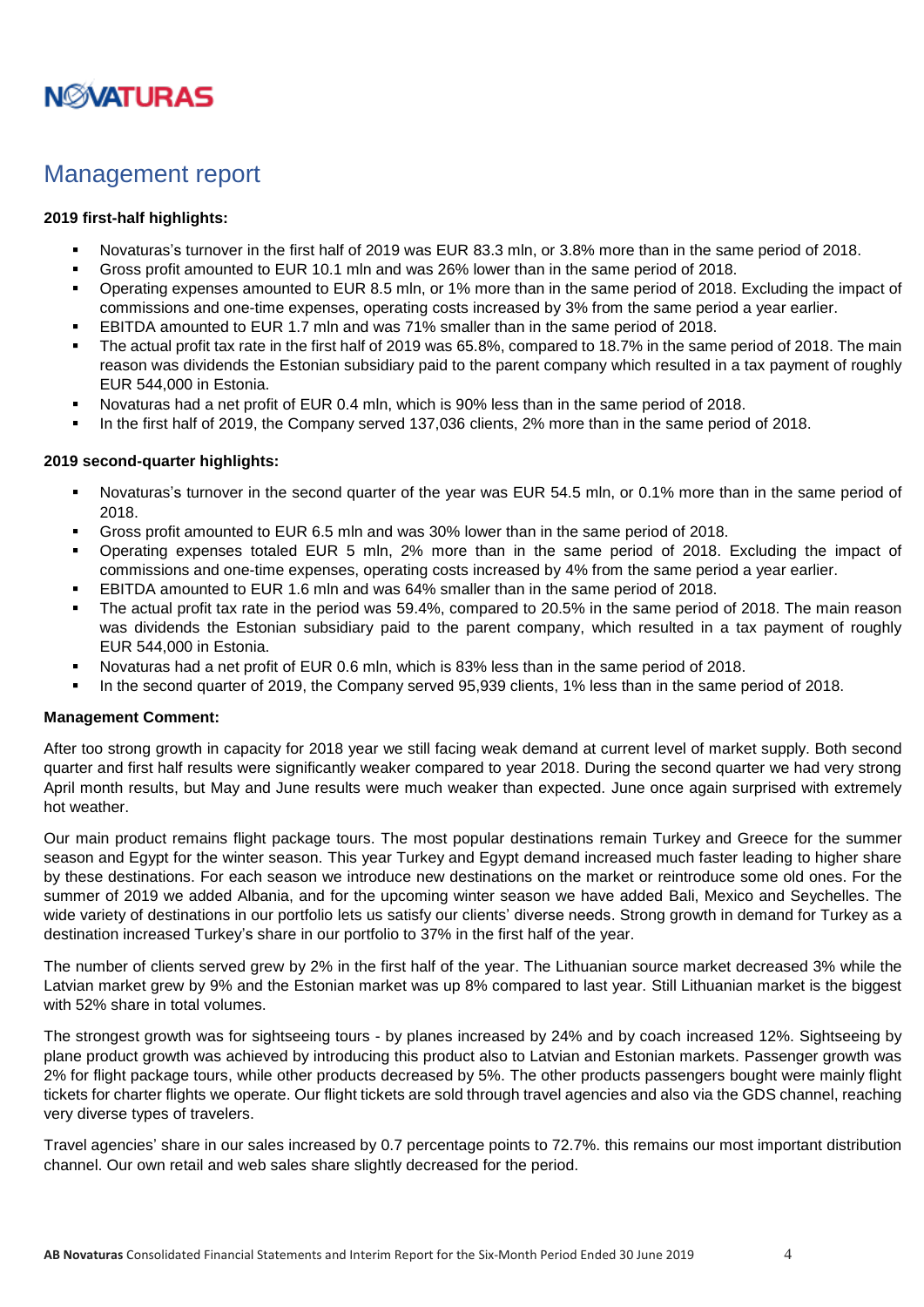

We kept our operating expenses under control during the first half of the year. Direct marketing expenditures were 0.6% of sales, lower than last years's 0.8%. Salaries and related items increased by 9% over the same period last year. We have decreased head-count so salary expense increase was led by increased salary level. Excluding the impact of commissions and one-off spending, operating expenses increased by 3% compared with the first half of last year. One-time expenses amounted to EUR 144,000. Including one-time costs, operating costs less commissions paid decreased 3%. Total costs, including commissions, grew by 1%. Commission expenses remained stable at 5.3% of sales.

Profit tax expenses include EUR 544,000 paid in Estonia on dividends paid by the subsidiary there to the parent company. Legislation in Estonia allows companies that regularly pay dividends to their parents to gradually reduce their dividend tax rate from 20% to 14%. As this was the second year, we paid a dividend, the tax rate was already reduced 18%.

Restricted cash is required by banks to issue guarantees covering prepayments received from customers as required by the law in each country of operations.

Other financial assets are the market value of open hedge contracts.

Company by 30 June 2019 had paid back in full the overdraft which it partly used during the first half of the year. Long-term loan amortization is in accord with the agreement and EUR 0.5 mln of loans have already been repaid. The high level of advances received from customers was due to a strong increase in passenger volumes and very good advanced sales at the end of the period.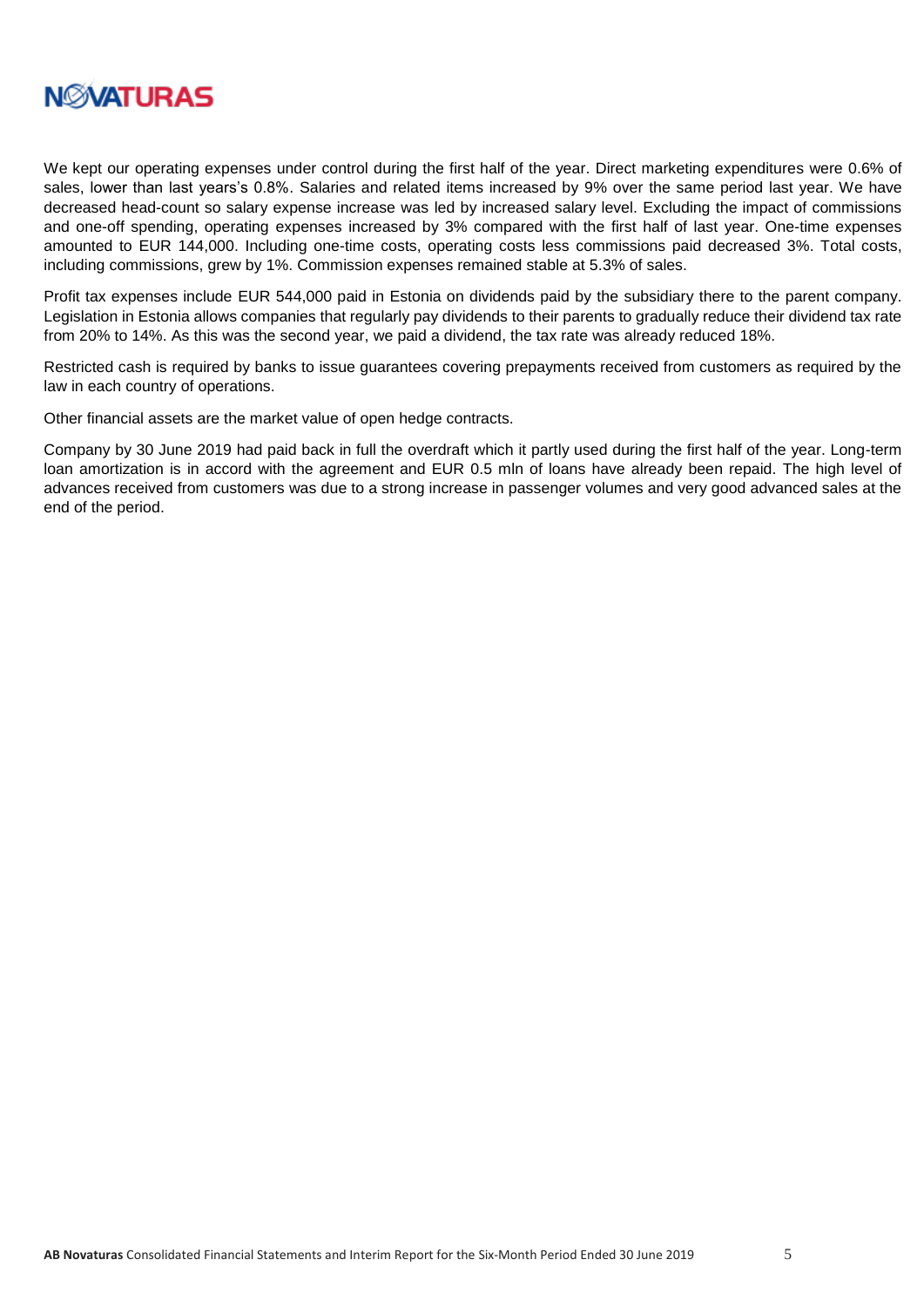# **NMATURAS**

### <span id="page-5-0"></span>**Main ratios**

| <b>Financial indicators*</b> | Q <sub>2</sub> 2019 | Q <sub>2</sub> 2018 | Change, % | 6M 2019 | 6M 2018 | Change, % |
|------------------------------|---------------------|---------------------|-----------|---------|---------|-----------|
| Sales                        | 54,454              | 54,394              | $+0.1$    | 83,260  | 80,239  | $+3.8$    |
| Gross profit                 | 6.501               | 9.312               | $-30.2$   | 10.060  | 14,113  | $-28,7$   |
| <b>EBITDA</b>                | 1.645               | 4.588               | $-64.1$   | 1.728   | 5,875   | $-70.6$   |
| Operating profit (EBIT)      | 1,593               | 4.524               | -64.8     | 1,598   | 5.741   | $-72.7$   |
| Profit before taxes          | 1.441               | 4.347               | $-66.9$   | 1.279   | 5.417   | $-76.4$   |
| Net profit for the period    | 585                 | 3.457               | $-83.1$   | 437     | 4,402   | $-90.1$   |

| <b>Relative indicators/ratios</b>    | Q2 2019   | Q2 2018   | Change                   | 6M 2019   | 6M 2018       | Change     |
|--------------------------------------|-----------|-----------|--------------------------|-----------|---------------|------------|
| Number of ordinary registered share  | 7,807,000 | 7,807,000 | $\overline{\phantom{a}}$ | 7,807,000 | 7,807,000     |            |
| Profit per share (EUR)               | 0.07      | 0.44      | $-0.37$                  | 0.06      | 0.56          | $-0.51$    |
| Gross profit margin (%)              | 11.9      | 17.1      | $-5.2pp$                 | 12.1      | 17.6          | $-5.5$ pp  |
| EBITDA margin (%)                    | 3.0       | 8.4       | $-5.4pp$                 | 2.1       | 7.3           | $-5.2$ pp  |
| EBIT margin (%)                      | 2.9       | 8.3       | $-5.4pp$                 | 1.9       | 7.2           | $-5.3pp$   |
| Profit before taxes margin (%)       | 2.6       | 8.0       | $-5.4pp$                 | 1.5       | 6.8           | $-5.3pp$   |
| Net profit margin for the period (%) | 1.1       | 6.4       | $-5.3pp$                 | 0.5       | $5.5^{\circ}$ | $-5.0pp$   |
| Return on assets (ROA) (%)           | 1.1       | 5.9       | $-4.8pp$                 | 0.8       | 7.7           | $-7.0pp$   |
| Debt / equity ratio (%)              | 47.4      | 48.4      | $-1.0$ pp                | 47.4      | 48.4          | $-1.0$ pp  |
| Equity ratio (%)                     | 30.8      | 33.6      | $-2.8pp$                 | 30.8      | 33.6          | $-2.8$ pp  |
| Actual profit tax rate (%)           | 59.4      | 20.5      | $+38.9pp$                | 65.8      | 18.7          | $+47.1$ pp |
| Total liquidity ratio                | 0.77      | 0.98      | $-0.22$                  | 0.77      | 0.98          | $-0.22$    |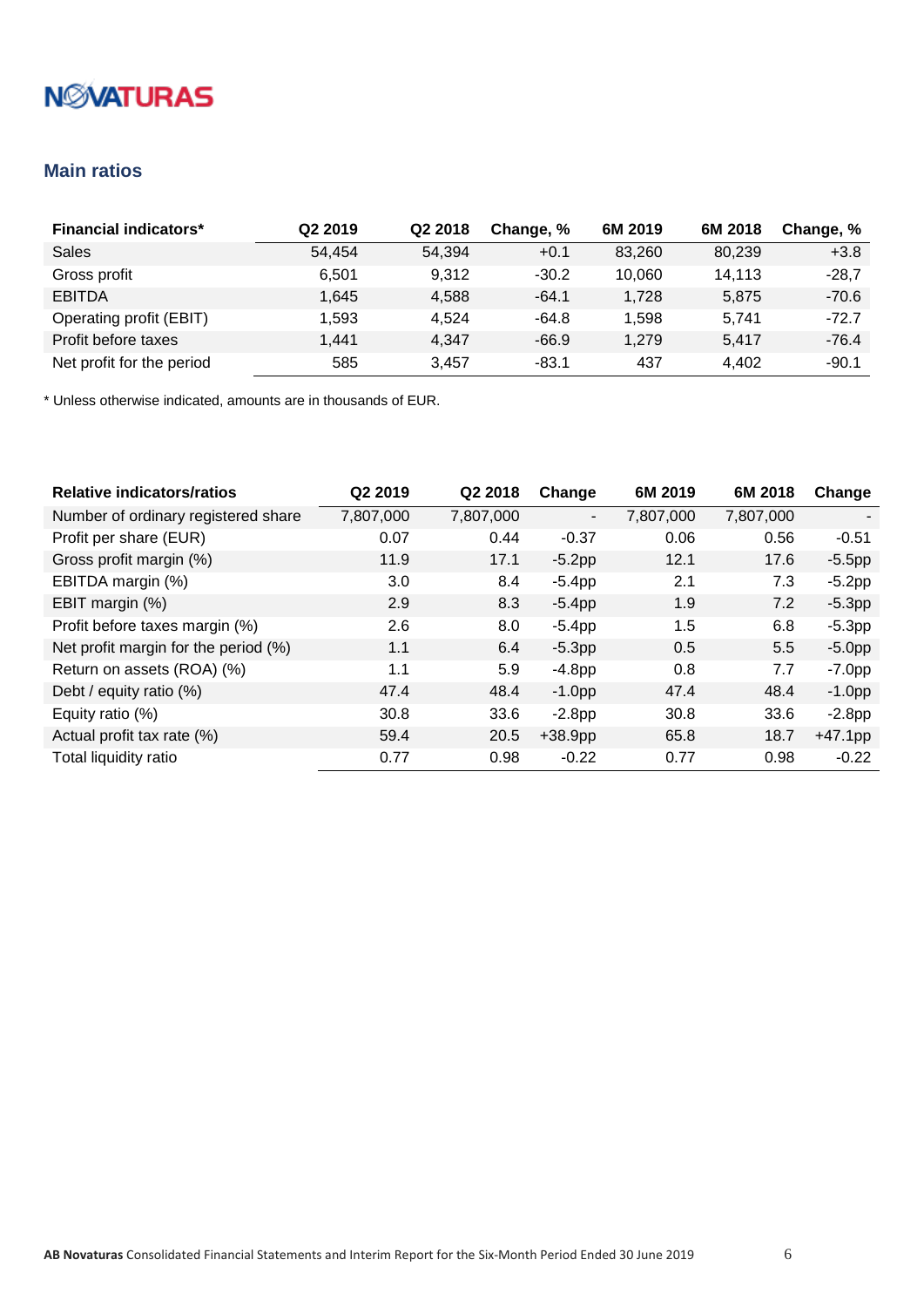

### <span id="page-6-0"></span>**Segment information**

For management purposes, Novaturas is organized into business units based on its services (product category), which are as follows:

Flight package tours Sightseeing tours by coach Sightseeing tours by plane

Other sales (flight tickets, hotels, block seats sale to other operators, own agencies commissions)

(Unless otherwise indicated, amounts are in thousands of EUR)

|                             | Q2 2019   | Q2 2018   | Change    | 6M 2019   | 6M 2018   | Change    |
|-----------------------------|-----------|-----------|-----------|-----------|-----------|-----------|
| <b>Flight package tours</b> |           |           |           |           |           |           |
| Sales                       | 48,438    | 48,113    | 0.7%      | 72,839    | 69,638    | 4.6%      |
| Cost of sales               | (42, 377) | (39, 194) | 8.1%      | (63, 175) | (56, 128) | 12.6%     |
| <b>Gross profit</b>         | 6,061     | 8,919     | $-32.0%$  | 9,664     | 13,510    | $-28.5%$  |
| Gross profit margin (%)     | 12,5%     | 18.5%     | $-6.0$ pp | 13.3%     | 19.4%     | $-6.1$ pp |
| Sales commission expenses   | (2, 843)  | (2,832)   | 0.4%      | (4,293)   | (4, 107)  | 4.5%      |
| Sales profit by segment     | 3,218     | 6,087     | $-47.1%$  | 5,371     | 9,403     | $-42.9%$  |
| Sales profit margin (%)     | 6.6%      | 12.7%     | $-6.0$ pp | 7.4%      | 13.5%     | $-6.1$ pp |
|                             |           |           |           |           |           |           |
| Sightseeing tours by coach  |           |           |           |           |           |           |
| Sales                       | 1,166     | 1,089     | 7.1%      | 1,308     | 1,291     | 1.3%      |
| Cost of sales               | (945)     | (984)     | $-4.0%$   | (1,090)   | (1, 170)  | $-6.8%$   |
| <b>Gross profit</b>         | 221       | 105       | 110.5%    | 218       | 121       | 80.2%     |
| Gross profit margin (%)     | 19.0%     | 9.6%      | 9.3 pp    | 16.7%     | 9.4%      | 7.3 pp    |
| Sales commission expenses   | (53)      | (39)      | 35.9%     | (58)      | (51)      | 13.7%     |
| Sales profit by segment     | 168       | 66        | 154.5%    | 160       | 70        | 128.6%    |
| Sales profit margin (%)     | 14.4%     | 6.1%      | 8.3 pp    | 12.2%     | 5.4%      | 6.8 pp    |
|                             |           |           |           |           |           |           |
| Sightseeing tours by plane  |           |           |           |           |           |           |
| Sales                       | 438       | 500       | $-12.4%$  | 814       | 751       | 8.4%      |
| Cost of sales               | (366)     | (405)     | $-9.6%$   | (655)     | (600)     | 9.2%      |
| <b>Gross profit</b>         | 72        | 95        | $-24.2%$  | 159       | 151       | 5.3%      |
| Gross profit margin (%)     | 16.4%     | 19.0%     | $-2.6$ pp | 19.5%     | 20.1%     | $-0.6$ pp |
| Sales commission expenses   | (20)      | (24)      | $-16.7%$  | (43)      | (41)      | 4.9%      |
| Sales profit by segment     | 52        | 71        | $-26.8%$  | 116       | 110       | 5.5%      |
| Sales profit margin (%)     | 11.9%     | 14.2%     | $-2.3$ pp | 14.3%     | 14.6%     | $-0.4$ pp |
|                             |           |           |           |           |           |           |
| <b>Other products</b>       |           |           |           |           |           |           |
| <b>Sales</b>                | 4,412     | 4,692     | $-6.0%$   | 8,299     | 8,559     | $-3.0%$   |
| Cost of sales               | (4, 265)  | (4, 499)  | $-5.2%$   | (8, 280)  | (8, 228)  | 0.6%      |
| <b>Gross profit</b>         | 147       | 193       | $-23.8%$  | 19        | 331       | $-94.3%$  |
| Gross profit margin (%)     | 3.3%      | 4.1%      | $-0.8$ pp | 0.2%      | 3.9%      | $-3.6$ pp |
| Sales commission expenses   |           |           |           |           |           |           |
| Sales profit by segment     | 147       | 193       | $-23.8%$  | 19        | 331       | $-94.3%$  |
| Sales profit margin (%)     | 3.3%      | 4.1%      | $-0.8$ pp | 0.2%      | 3.9%      | $-3.6$ pp |

Sales of flight package tours accounted for the largest part of sales and profits. Sightseeing tours by coach and by plane remained small products, while sales of other activities have limited impact on the overall profit.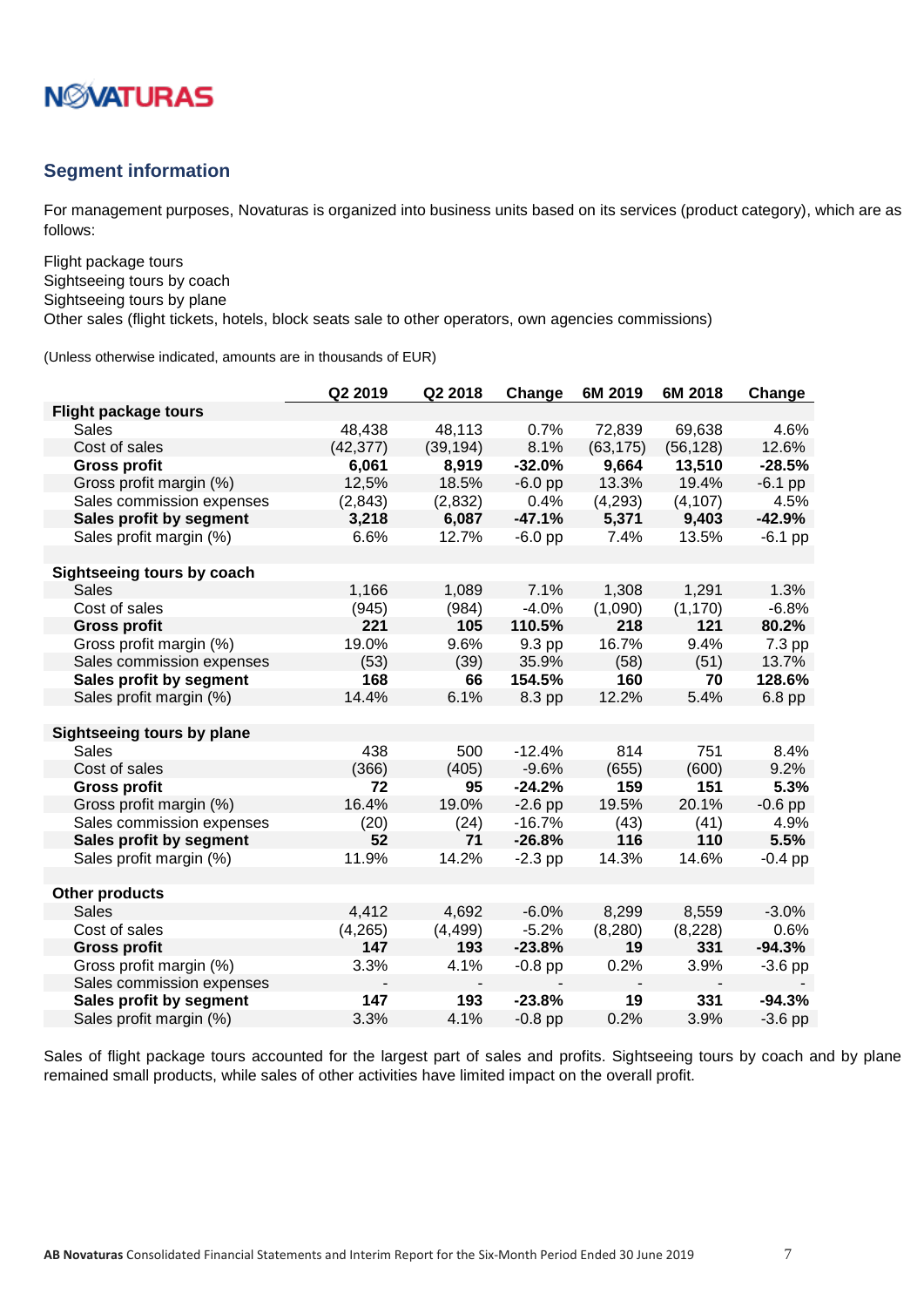

### <span id="page-7-0"></span>**Geographic and other sales split information**

The company's activities included tour organization and the distribution of tours through diversified and complementary distribution channels: a retail network of travel agencies and own retail channels (own travel agencies, e-commerce sales, tickets only sales through the Global Distribution System (GDS)). The Company worksworking with over 400 travel agencies, including all of the major agencies in the Baltics and more than 60 in Belarus. E-commerce sales are via Company websites. During first half of 2019, the Company's websites were visited by 2.03 million unique visitors, which is 1% less than the 2.06 million unique visitors in the first half of 2018.

The Group sells flight tickets for its own organized charter flights via GDS, which means that Novaturas' charter tickets are available worldwide – to travel agents and also to passengers directly via internet portals for airlineair tickets.

The table below shows a breakdown of revenue by distribution channels:

|                 | Q2 2019, % | Q2 2018, % | Change    | 6M 2019, % | 6M 2018, % | Change    |
|-----------------|------------|------------|-----------|------------|------------|-----------|
| Travel agencies | 73.2       | 72.5       | $+0.7$ pp | 72.7       | 72.1       | $+0.6$ pp |
| Own retail      | 11.0       | 11.5       | $-0.5$ pp | 11.6       | 11.8       | $-0.2$ pp |
| Web sales       | 14.4       | 14.5       | $-0.1$ pp | 14.3       | 14.5       | $-0.2$ pp |
| <b>GDS</b>      | 1.4        | 1.5        | $-0.1$ pp | 1.4        | 1.6        | $-0.2$ pp |
| <b>Total</b>    | 100        | 100        |           | 100        | 100        |           |

After several years of very fast growth this year market demand growth weakened. We maintained our capacity at similar level compared to previous year corresponding periods.

Number of clients served by country of sales (in thousands of clients):

|              | Q <sub>2</sub> 2019 | Q2 2018 | Change, % | 6M 2019 | 6M 2018 | Change, % |
|--------------|---------------------|---------|-----------|---------|---------|-----------|
| Lithuania    | 54.1                | 56.7    | $-4.6$    | 71.6    | 74.2    | $-3.3$    |
| Latvia       | 16.8                | 16.3    | $+2.9$    | 26.9    | 24.7    | $+8.8$    |
| Estonia      | 24.3                | 23.1    | $+5.6$    | 37.7    | 34.8    | $+8.3$    |
| Other        | 0.7                 | 0.7     | $-5.0$    | 0.8     | 0.8     | $-0.7$    |
| <b>Total</b> | 95.9                | 96.8    | $-0.9$    | 137.0   | 134.5   | $+1.9$    |

The Company's main product is flight package tours, which was also the fastest growing segment. Number of clients served by product category (in thousands of clients):

|                                                     | Q <sub>2</sub> 2019 | Q2 2018 | Change, % | 6M 2019 | 6M 2018 | Change, % |
|-----------------------------------------------------|---------------------|---------|-----------|---------|---------|-----------|
| Flight package tours                                | 82.6                | 83.0    | $-0.6$    | 116.3   | 113.6   | $+2.4$    |
| Sightseeing tours by coach                          | 3.8                 | 3.2     | $+19.9$   | 4.3     | 3.9     | $+12.1$   |
| Sightseeing tours by plane                          | 0.5                 | 0.4     | $+36.2$   | 0.9     | 0.7     | $+23.5$   |
| Other sales (separate flight and hotel<br>services) | 9.0                 | 10.2    | $-11.3$   | 15.5    | 16.3    | $-5.0$    |
| <b>Total</b>                                        | 95.9                | 96.8    | $-0.9$    | 137.0   | 134.5   | $+1.9$    |

Turkey remains the most popular summer destination in the company's source markets, as does Egypt as a winter destination. The other destinations with the highest demand are Greece, Bulgaria and Spain. Long-haul destinations are becoming more important each year as the number of destinations offered by company increases and growth of demand remains strong. "Other destinations", which comprise a significant part of the company's portfolio, meet the demand of frequent travelers for new destinations each season.

The breakdown of group package travel sales by destinations is as follows: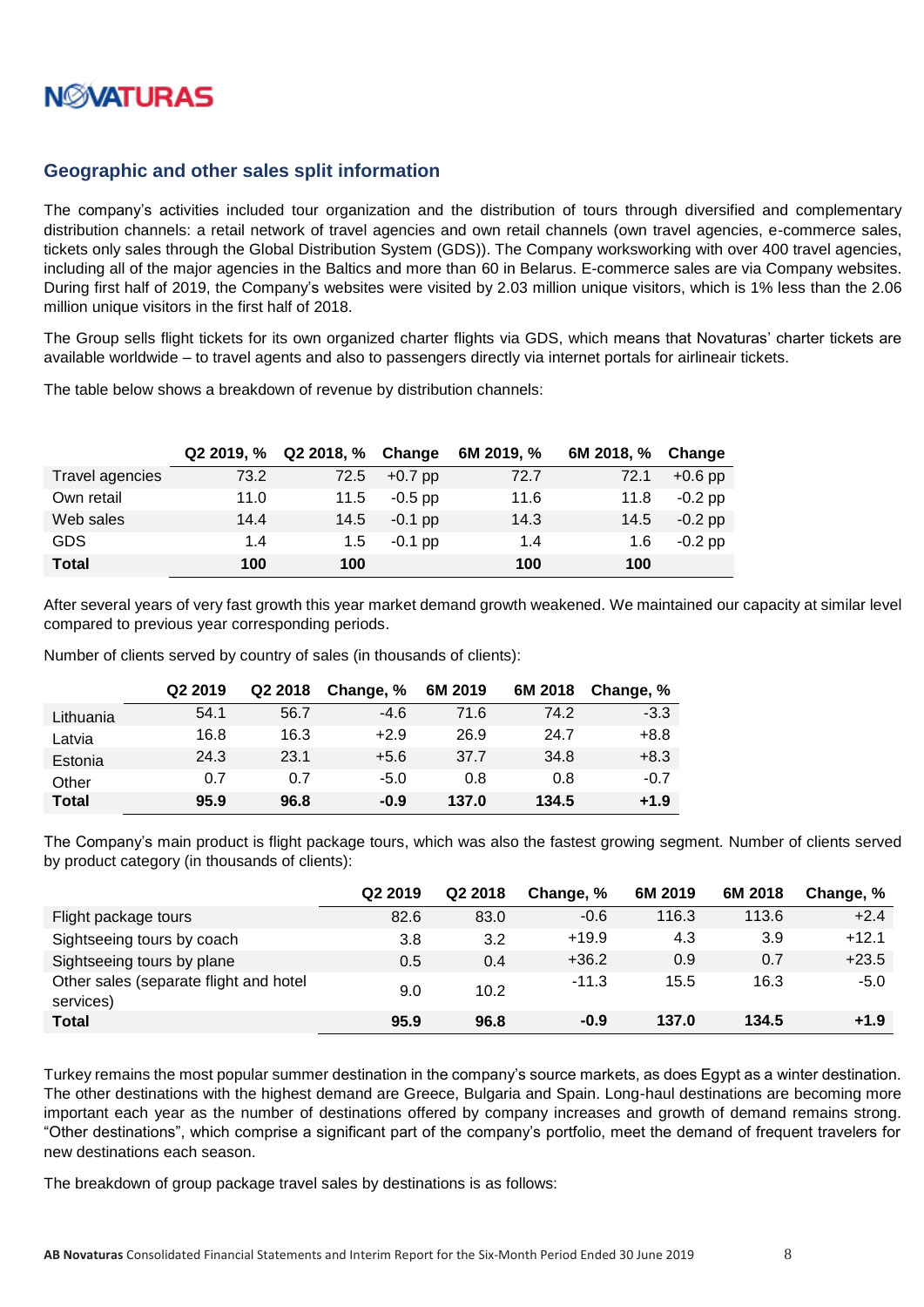# **NWATURAS**

|                                  | Q2 2019, % | Q2 2018, % | Change                   | 6M 2019, % | 6M 2018, % | Change    |
|----------------------------------|------------|------------|--------------------------|------------|------------|-----------|
| Turkey                           | 54.8       | 49.4       | $+5.4$ pp                | 36.5       | 34.0       | $+2.5$ pp |
| Greece                           | 14.4       | 18.0       | $-3.6$ pp                | 9.6        | 12.4       | $-2.8$ pp |
| Egypt                            | 11.5       | 8.0        | $+3.5$ pp                | 25.8       | 20.7       | $+5.1$ pp |
| <b>Bulgaria</b>                  | 6.2        | 7.2        | $-1.0$ pp                | 4.1        | 4.9        | $-0.8$ pp |
| Spain (including Canary Islands) | 2.8        | 6.4        | $-3.6$ pp                | 5.4        | 9.7        | $-4.3$ pp |
| Skiing                           | ۰          |            | ۰                        | 3.9        | 4.1        | $-0.2$ pp |
| Long haul                        | ۰.         | -          | $\overline{\phantom{a}}$ | 5.2        | 4.7        | $+0.5$ pp |
| Other destinations               | 10.3       | 11.0       | $-0.7$ pp                | 9.5        | 9.5        | $+0.0$ pp |
| <b>Total</b>                     | 100.0      | 100.0      |                          | 100.0      | 100.0      |           |

Group monthly sales seasonality was as follows:

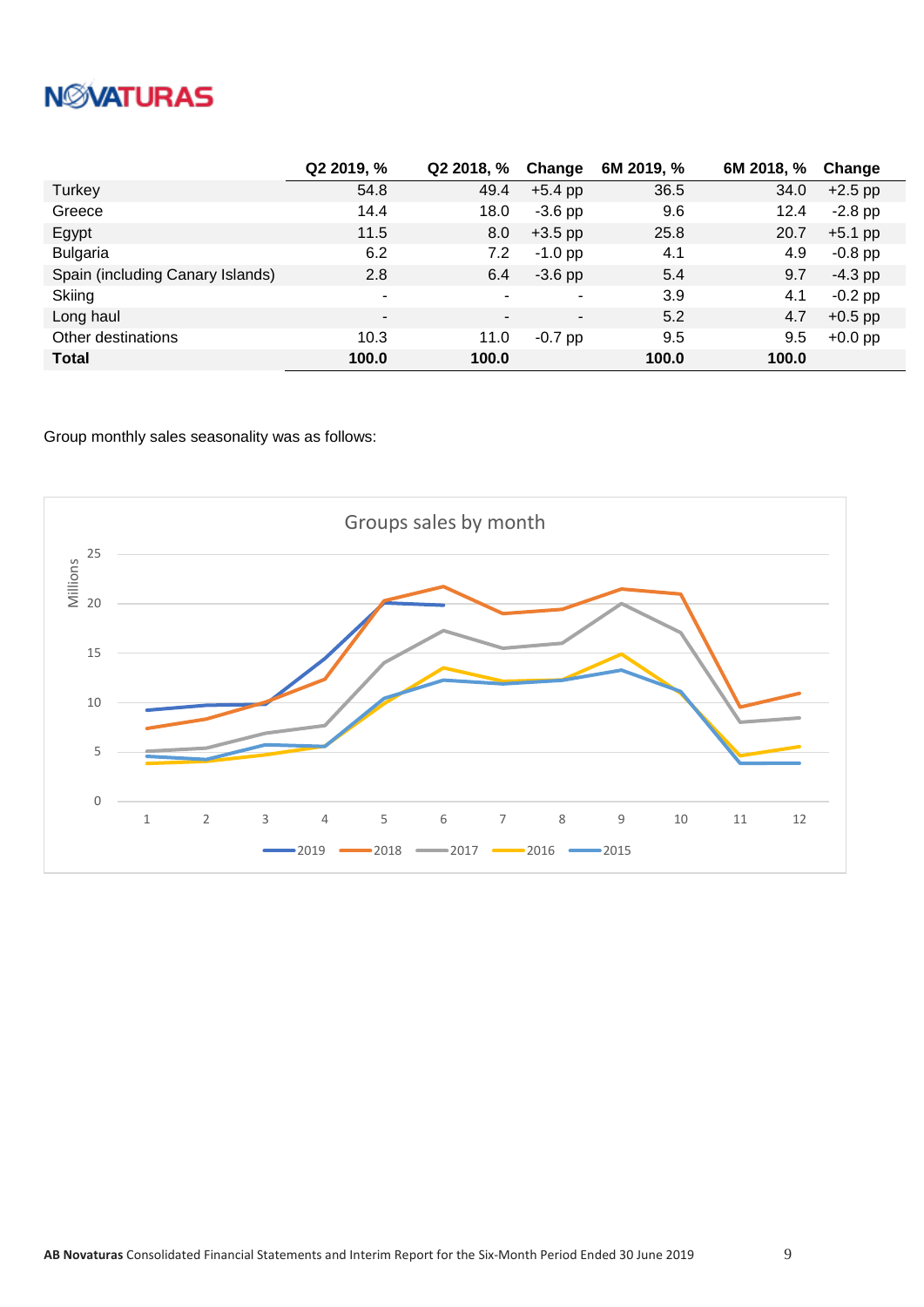

### <span id="page-9-0"></span>**Information about the Supervisory Council and the Board**

In keeping with the company's Articles of Association, the Supervisory Council is comprised of five members elected for a term of three years. Two independent members were elected to the Supervisory Council at the General Shareholders Meeting held on 7 May 2018.

The company's Board is comprised of four members elected for a term of three years. The Chairman of the Board is elected by the Board from among its members. The Board also appoints the CEO after receiving prior approval from the Supervisory Council. Currently, the positions of Chairman of the Board and CEO are held by the same person – Audronė Keinytė.

Information about the Supervisory Council as of 30 June 2019:

| <b>Name</b>                     | <b>Position in the Council</b>                                                                                                     | Legal person and position                                                                                                                                                                                                                                                                                                                                                                                                                                                        | <b>Number of</b><br>shares<br>held in the<br>Company                                     | <b>The</b><br>beginning of<br>the term |
|---------------------------------|------------------------------------------------------------------------------------------------------------------------------------|----------------------------------------------------------------------------------------------------------------------------------------------------------------------------------------------------------------------------------------------------------------------------------------------------------------------------------------------------------------------------------------------------------------------------------------------------------------------------------|------------------------------------------------------------------------------------------|----------------------------------------|
| <b>Sebastian Janusz</b><br>Król | Chairman of the Supervisory<br>Council                                                                                             | Danwood S.A.; Danwood<br>Holdings sp. z o.o.; Janton<br>S.A. - Chairman of the<br>Supervisory Council; Zevin<br>Investments Sp. z o.o.;<br>Daphnee Investments Sp.<br>z o.o. - Member of the<br>Management Board;<br>Enterprise Investors Sp zo.o.<br>- Vice President;<br>Stowarzyszenie Lipków - Eko<br>- President; Warszawsko-<br>Mazowiecki Związek<br>Jeździecki - Member of the<br><b>Supervisory Council Anwim</b><br>$S.A. - Member of the$<br><b>Supervisory Board</b> | No direct<br>ownership,<br>represents<br>shareholder<br>that owns<br>3,700,874<br>shares | 2018-02-09                             |
| <b>Ugnius Radvila</b>           | Member of the Supervisory<br>Council, Member of the<br><b>Remuneration Committee</b>                                               |                                                                                                                                                                                                                                                                                                                                                                                                                                                                                  | 740,702                                                                                  | 2018-02-09                             |
| <b>Vidas Paliūnas</b>           | Member of the Supervisory<br>Council, Chairman of the<br>Remuneration Committee,<br>Member of the Audit Committee                  | Business Center 32, UAB; -<br>Member of the Management<br>Board                                                                                                                                                                                                                                                                                                                                                                                                                  | 535,278                                                                                  | 2018-02-09                             |
| <b>Franz Leitner</b>            | Member of the Supervisory<br>Council, Member of the Audit<br>Committee (independent)                                               | Leitner-Consulting-<br>Managing Director; Sportscon<br>Ltd. - Managing Partner                                                                                                                                                                                                                                                                                                                                                                                                   |                                                                                          | 2018-05-07                             |
| <b>Piotr Nowjalis</b>           | Member of the Supervisory<br>Council, Member of the<br>Remuneration Committee,<br>Chairman of the Audit<br>Committee (independent) | Orbis SA - Member of the<br>Supervisory Board; Dino<br>Polska S.A. - Member of the<br>Supervisory Board; Synektik<br>S.A. - Member of the<br>Supervisory Board; Eurotorg<br>Holding Plc. - independent<br>non-executive director;<br>Spokey sp.z.o.o. - member of<br>the Supervisory Board                                                                                                                                                                                       |                                                                                          | 2018-05-07                             |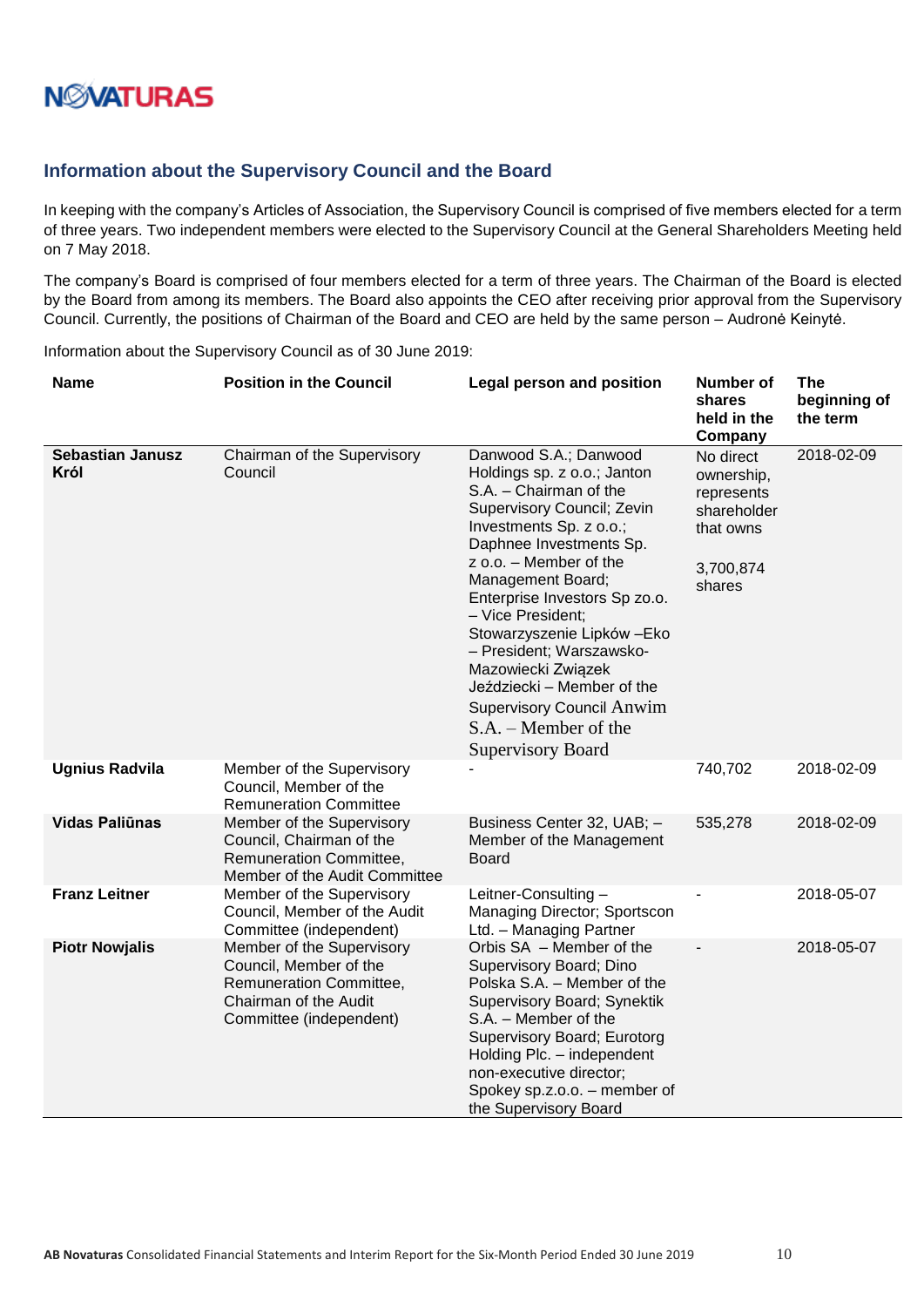

#### Information about the Board as of 30 June 2019:

Information about the Board as of 30 June 2019:

| <b>Name</b>        | <b>Position within the Company</b> | Number of shares held in the<br>Company | The beginning<br>of the term                                                      |
|--------------------|------------------------------------|-----------------------------------------|-----------------------------------------------------------------------------------|
| Audronė Keinytė    | Chairperson of the Board,<br>CEO   | $\blacksquare$                          | 2018-02-09<br>(Board member),<br>2019-01-16<br>(Chairperson of<br>the Board, CEO) |
| Tomas Staškūnas    | Member of the Board, CFO           | 58.192                                  | 2018-02-09                                                                        |
| Birutė Čepanskienė | Member of the Board, CCO           | ٠                                       | 2018-02-09                                                                        |

On 16 January 2019, the Managing Director of the Company was replaced, and composition of the Board was changed: Audronė Keinytė was appointed the Managing Director and Chairperson of the Board of Novaturas AB. She replaced Linas Aldonis who had decided to resign from his positions as the Managing Director and Chairperson of the Board and undertake other activities outside the Company. Audronė Keinytė has experience of many years in the tourism market and knows the specificity of the business well. She has been working with Novaturas for over 12 years. In 2009-2010 Audronė Keinytė worked as the manager of service organisation abroad, and during the past 8 years she was responsible for the corporate product development and procurement. She is a member of the Board of Novaturas AB since February 2018.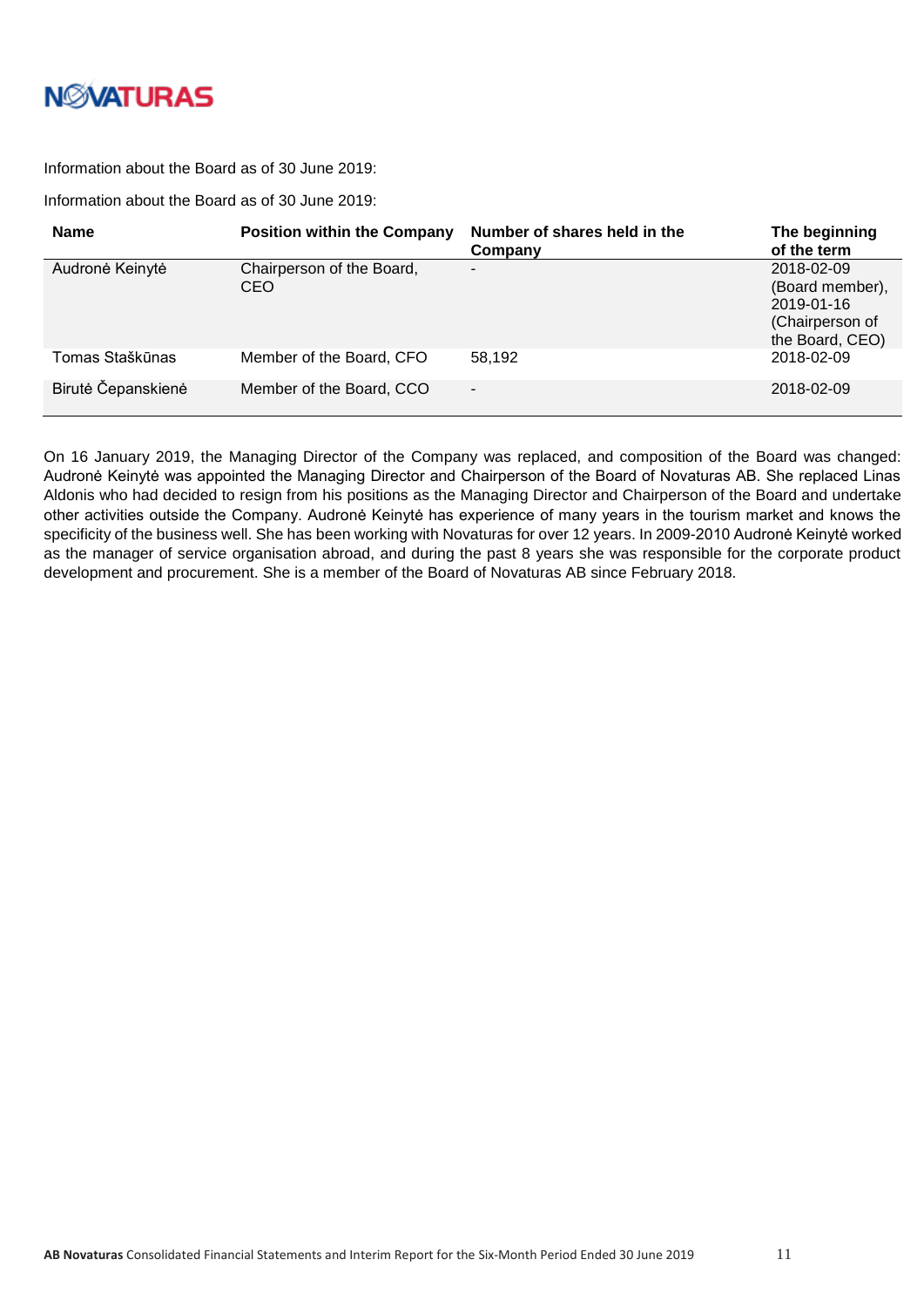

### <span id="page-11-0"></span>**Share capital and shareholders**

The Company's share capital is EUR 234,210. It consists of 7,807,000 ordinary registered shares with a nominal value of EUR 0.03. The number of shares of the Company that grant votes in the General Meeting of Shareholders is 7,807,000.

The ordinary registered shares of AB Novaturas (ISIN code LT0000131872) are listed on the Official List of the Nasdaq Vilnius Stock Exchange (symbol NTU1L) and on the Warsaw Stock Exchange (symbol NTU, ISIN code LT0000131872).

Information about trading in AB Novaturas shares from 21 March 2018 to 30 June 2019 on the Nasdaq Vilnius exchange in Lithuania:

|                     | <b>Currency</b> | Opening<br>price | <b>Maximum</b><br>price | Lowest<br>price | <b>Closing</b><br>price | Average<br>price | <b>Volume</b><br>(quantity) | <b>Volume</b><br>(EUR) |
|---------------------|-----------------|------------------|-------------------------|-----------------|-------------------------|------------------|-----------------------------|------------------------|
| Q1 2018             | <b>EUR</b>      | 11.00            | 12.40                   | 10.56           | 10.85                   | 11.38            | 17,830                      | 202,845                |
| Q2 2018             | <b>EUR</b>      | 10.85            | 11.37                   | 10.67           | 11.20                   | 11.01            | 183,160                     | 2,016,183              |
| Q3 2018             | <b>EUR</b>      | 11.25            | 12.78                   | 11.05           | 11.05                   | 11.76            | 57,065                      | 671,148                |
| Q4 2018             | <b>EUR</b>      | 11.20            | 11.23                   | 7.90            | 8.00                    | 8.94             | 111,267                     | 994,816                |
| Q1 2019             | <b>EUR</b>      | 7.90             | 8.60                    | 7.90            | 8.31                    | 8.28             | 53.408                      | 442,387                |
| Q <sub>2</sub> 2019 | <b>EUR</b>      | 8.31             | 8.50                    | 6.80            | 7.05                    | 8.02             | 276,376                     | 2,216,747              |

As of 30 June 2019, the company's market capitalization was EUR 55.04 million and decreased by 15.16% in the second quarter.

Information about trading in AB Novaturas shares from 21 March 2018 to 30 June 2019 on the "GPW main market" at the Warsaw Stock Exchange in Poland:

|         | <b>Currency</b> | Opening<br>price | Max price | Lowest<br>price | <b>Closing</b><br>price | Average<br>price | Volume<br>(quantity) | <b>Volume</b><br>(PLN) |
|---------|-----------------|------------------|-----------|-----------------|-------------------------|------------------|----------------------|------------------------|
| Q1 2018 | <b>PLN</b>      | 43.90            | 45.95     | 43.60           | 43.95                   | 45.49            | 24.951               | 1,134,971              |
| Q2 2018 | <b>PLN</b>      | 43.95            | 48.00     | 42.60           | 48.00                   | 44.96            | 150.462              | 6,765,241              |
| Q3 2018 | <b>PLN</b>      | 48.00            | 56.00     | 44.20           | 47.30                   | 48.71            | 48,202               | 2,348,140              |
| Q4 2018 | <b>PLN</b>      | 47.30            | 48.30     | 32.39           | 33.20                   | 36.98            | 39,843               | 1,473,410              |
| Q1 2019 | <b>PLN</b>      | 33.20            | 38.48     | 33.15           | 37.80                   | 34.23            | 19,337               | 661,820                |
| Q2 2019 | <b>PLN</b>      | 37.80            | 40.00     | 31.80           | 33.20                   | 34.38            | 5,150                | 177.060                |

As of 30 June 2019, the company's market capitalization was PLN 259.19 million and, calculated in PLN, decreased by 12.17% during second quarter.

Shareholders holding at least 5% of share capital and votes as of 30 June 2019:

| Name of the shareholder                 | <b>Number of shares</b> | Share of the share capital |
|-----------------------------------------|-------------------------|----------------------------|
| Central European Tour Operator S.a.r.l. | 3,700,874               | 47.40%                     |
| Ugnius Radvila                          | 740,702                 | 9.49%                      |
| Rytis Šūmakaris                         | 535,278                 | 6.86%                      |
| Vidas Paliūnas                          | 535,278                 | 6.86%                      |
| <b>Others</b>                           | 2,294,868               | 29.39%                     |
| Total                                   | 7,807,000               | 100.00%                    |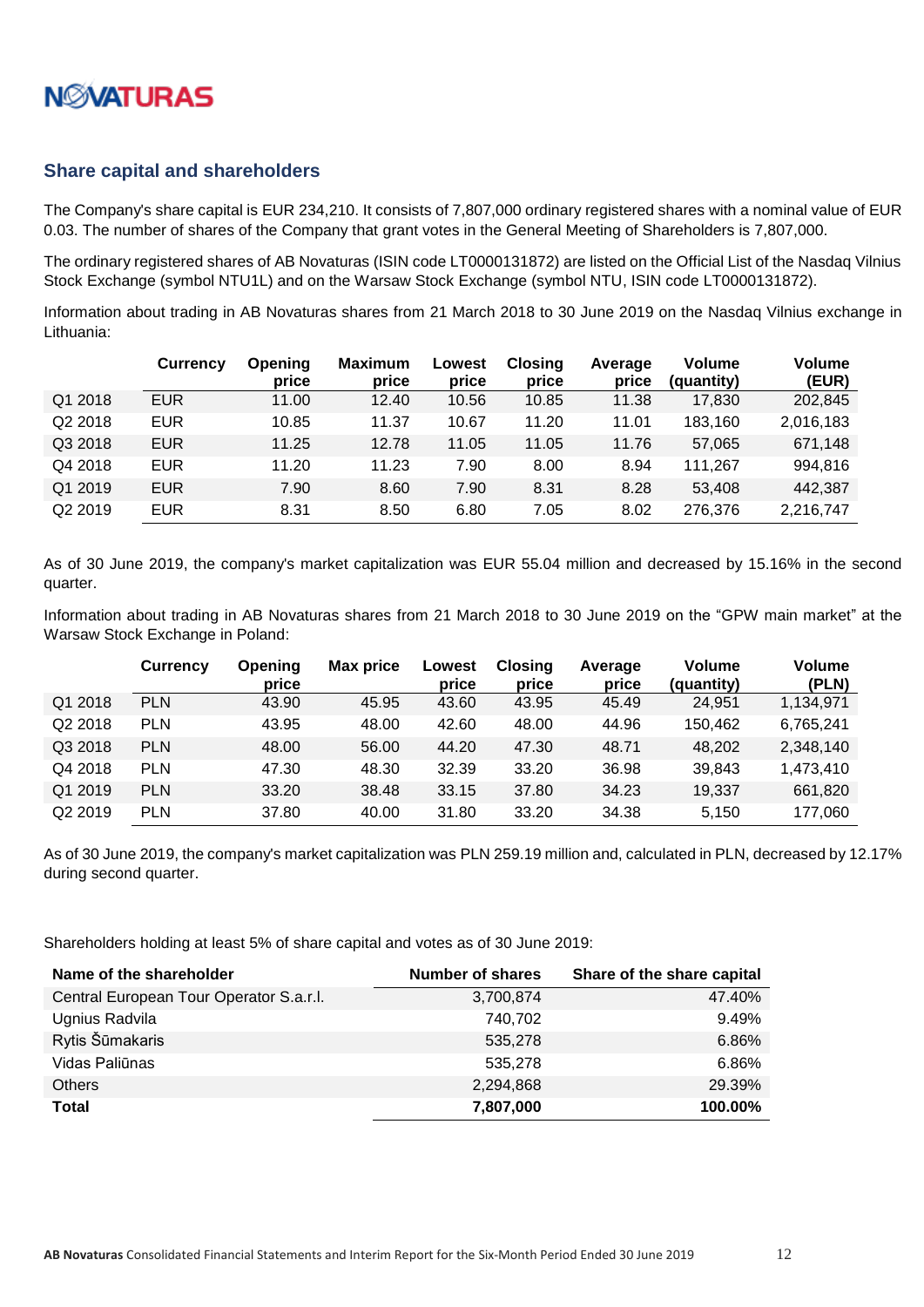

## <span id="page-12-0"></span>Consolidated statements of comprehensive income

|                                                                                                          | Q2 2019   | Q2 2018  | Change, % | 6M<br>2019 | 6M<br>2018 | Change, % |
|----------------------------------------------------------------------------------------------------------|-----------|----------|-----------|------------|------------|-----------|
| Sales                                                                                                    | 54,454    | 54,394   | $+0.1$    | 83,260     | 80,239     | $+3.8$    |
| Cost of sales                                                                                            | (47, 953) | (45,082) | $+6.4$    | (73,200)   | (66, 126)  | $+10.7$   |
| <b>Gross profit</b>                                                                                      | 6,501     | 9,312    | $-30.2$   | 10,060     | 14,113     | $-28.7$   |
| Sales and marketing expenses                                                                             | (3,888)   | (3,667)  | $+6.0$    | (6,366)    | (5,941)    | $+6.0$    |
| General and administrative expenses                                                                      | (1,020)   | (1, 133) | $-10.1$   | (2,095)    | (2, 443)   | $-10.1$   |
| Other operating income                                                                                   |           | 14       | $-100.0$  |            | 14         | $-92.9$   |
| Other operating (expenses)                                                                               |           |          |           | (2)        | (2)        | $+0.0$    |
| <b>Profit from operations</b>                                                                            | 1,593     | 4,526    | $-64.8$   | 1,598      | 5,741      | $-72.2$   |
| Finance income                                                                                           | 160       | 72       | $+122.2$  | 270        | 316        | $-14.6$   |
| Finance (expenses)                                                                                       | (312)     | (251)    | $+24.3$   | (589)      | (640)      | $-8.0$    |
| <b>Profit before tax</b>                                                                                 | 1,441     | 4,347    | $-66.9$   | 1,279      | 5,417      | $-76.4$   |
| Income tax (expense)                                                                                     | (856)     | (890)    | $-3.8$    | (842)      | (1,015)    | $-17.0$   |
| Net profit                                                                                               | 585       | 3,457    | $-83.1$   | 437        | 4,402      | $-90.1$   |
|                                                                                                          |           |          |           |            |            |           |
| Other comprehensive income to be<br>reclassified to profit or loss in subsequent<br>periods              |           |          |           |            |            |           |
| Result of changes in cash flow hedge reserve                                                             | 99        | 548      | $-81.9$   | 1,225      | 674        | 81.8      |
| Impact of income tax                                                                                     | (15)      | (82)     | $-81.7$   | (184)      | (101)      | 82.2      |
| Total comprehensive income for the year                                                                  | 669       | 3,923    | $-82.9$   | 1,478      | 4,975      | $-70.3$   |
|                                                                                                          |           |          |           |            |            |           |
| Earnings per share (EPS) for continuing<br>operations:                                                   |           |          |           |            |            |           |
| Basic and diluted, profit for the year attributable<br>to ordinary equity holders of the parent (in EUR) | 0.07      | 0.44     |           | 0.06       | 0.56       |           |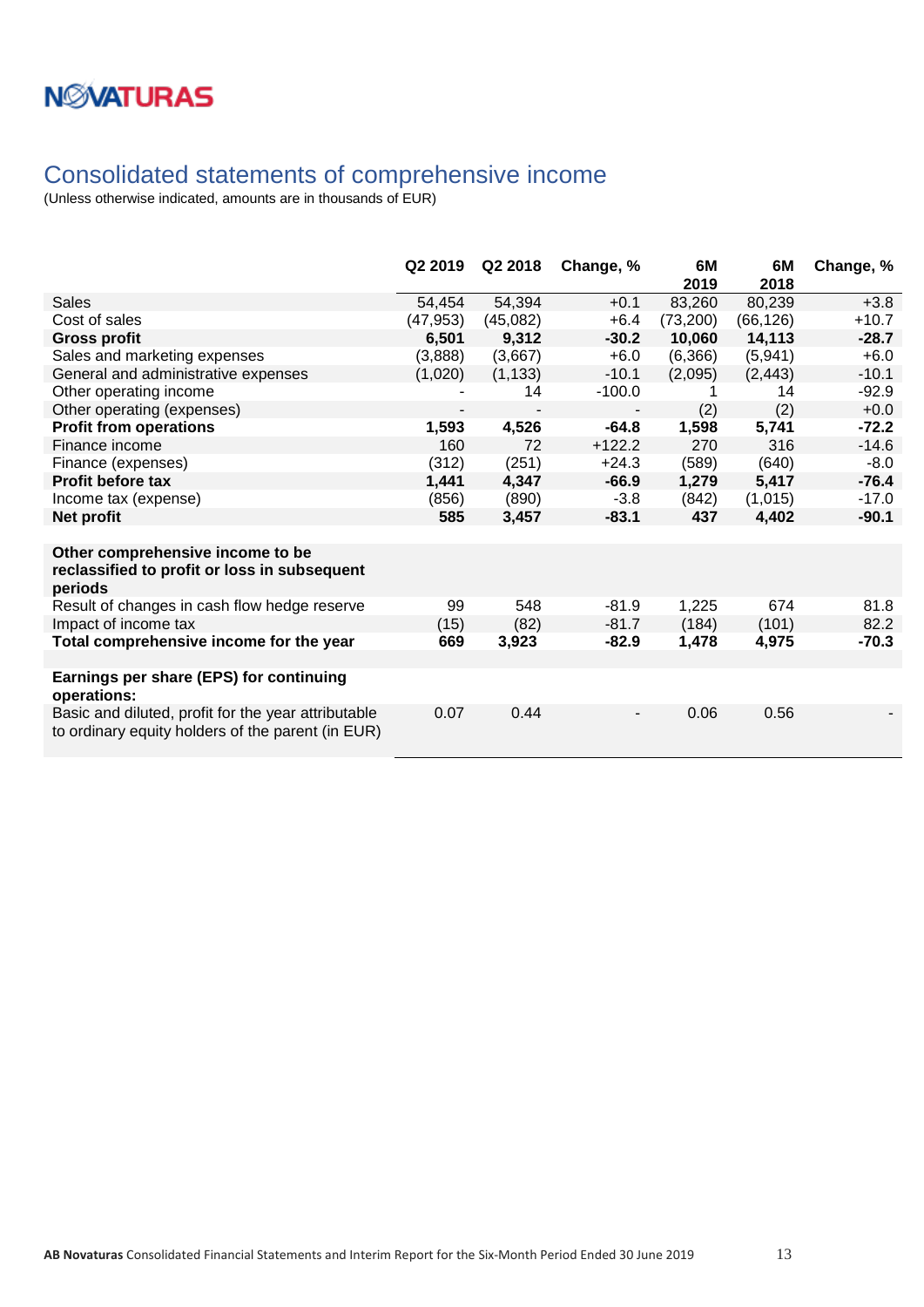# **NMATURAS**

## <span id="page-13-0"></span>Consolidated statements of financial position

|                                                | 30 June 2019   | 31 December 2018 | 30 June 2018    |
|------------------------------------------------|----------------|------------------|-----------------|
| <b>ASSETS</b>                                  |                |                  |                 |
| <b>Non-current assets</b>                      |                |                  |                 |
| Goodwill                                       | 30,327         | 30,327           | 30,327          |
| Other intangible assets                        | 347            | 427              | 483             |
| Property, plant and equipment                  | 260            | 292              | 300             |
| Long term receivables                          | 62             | 65               | 62              |
| Deferred income tax asset                      | $\overline{7}$ | 6                | $6\phantom{1}6$ |
| <b>Total non-current assets</b>                | 31,003         | 31,117           | 31,178          |
|                                                |                |                  |                 |
| <b>Current assets</b>                          |                |                  |                 |
| Inventories                                    | 4              | 3                | 1               |
| Prepayments and deferred expenses              | 11,178         | 8,861            | 9,831           |
| Trade accounts receivable                      | 549            | 697              | 757             |
| Prepaid income tax                             | 233            | 231              | 1               |
| Other receivables                              | 2,632          | 2,028            | 3,362           |
| Other current financial assets                 |                |                  | 1,244           |
| Restricted cash                                | 3,200          | 1,700            | 4,600           |
| Cash and cash equivalents                      | 2,585          | 3,203            | 7,451           |
| <b>Total current assets</b>                    | 20,381         | 16,723           | 27,247          |
|                                                |                |                  |                 |
| <b>Total assets</b>                            | 51,384         | 47,840           | 58,425          |
|                                                |                |                  |                 |
| <b>EQUITY AND LIABILITIES</b>                  |                |                  |                 |
| <b>Equity</b>                                  |                |                  |                 |
| Share capital                                  | 234            | 234              | 234             |
| Cash flow hedge reserve                        | (310)          | (1, 351)         | 1,057           |
| Legal reserve                                  | 29             | 29               | 29              |
| Foreign currency translation reserve           | 145            | 145              | 145             |
| Retained earnings                              | 15,747         | 15,310           | 18,179          |
| <b>Total equity</b>                            | 15,845         | 14,367           | 19,644          |
|                                                |                |                  |                 |
| <b>Liabilities</b>                             |                |                  |                 |
| Non-current borrowings                         | 6,000          | 6,000            | 8,000           |
| Deferred income tax liabilities                | 3,114          | 2,781            | 3,040           |
| <b>Total non-current liabilities</b>           | 9,114          | 8,781            | 11,040          |
|                                                |                |                  |                 |
| <b>Current liabilities</b>                     |                |                  |                 |
| Current portion of non-current borrowings      | 1,500          | 2,000            | 1,500           |
| Trade payables                                 | 4,998          | 4,611            | 3,387           |
| Advances received                              | 18,928         | 14,259           | 20,400          |
| Income tax payable                             | 98             | 29               | 200             |
| Other current liabilities and accrued expenses | 901            | 3,793            | 2,254           |
| <b>Total current liabilities</b>               | 26,425         | 24,692           | 27,741          |
|                                                |                |                  |                 |
| <b>Total equity and liabilities</b>            | 51,384         | 47,840           | 58,425          |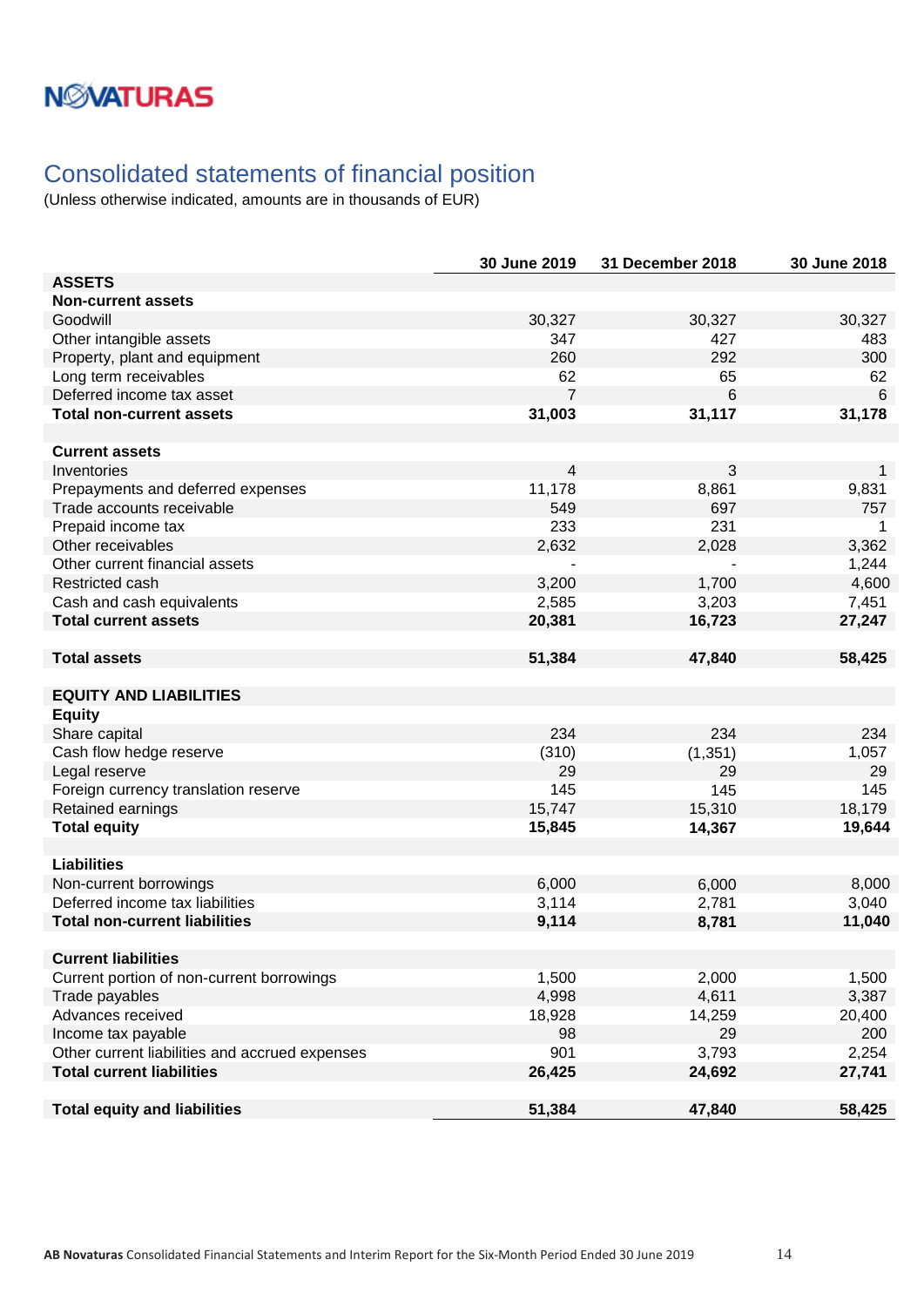# **NWATURAS**

## <span id="page-14-0"></span>Consolidated statements of changes in equity

|                                       | <b>Share</b><br>capital  | Legal<br>reserve      | Cash<br>flow<br>hedge<br>reserve | <b>Retained</b><br>earnings | Foreign<br>currency<br>translation<br>reserve | <b>Equity</b><br>attributable<br>to equity<br>holders |
|---------------------------------------|--------------------------|-----------------------|----------------------------------|-----------------------------|-----------------------------------------------|-------------------------------------------------------|
| Balance as of 31 December 2017        | 226                      | 29                    | 484                              | 13,963                      | 145                                           | 14,847                                                |
| Net profit for the year               | $\overline{\phantom{a}}$ | $\tilde{\phantom{a}}$ |                                  | 5,415                       | ۰                                             | 5,415                                                 |
| Other comprehensive income            | $\overline{\phantom{a}}$ | ٠                     | (1,835)                          |                             | $\blacksquare$                                | (1,835)                                               |
| Increase in share capital             | 8                        |                       |                                  | (8)                         |                                               |                                                       |
| Dividends paid                        | $\overline{\phantom{a}}$ |                       | ۰                                | (4,060)                     | ٠                                             | (4,060)                                               |
| <b>Balance as of 31 December 2018</b> | 234                      | 29                    | (1, 351)                         | 15,310                      | 145                                           | 14,367                                                |
| Net profit for the year               | $\overline{\phantom{a}}$ | $\blacksquare$        |                                  | 437                         | $\overline{\phantom{a}}$                      | 437                                                   |
| Other comprehensive income            | $\overline{\phantom{a}}$ | $\sim$                | 1,041                            | ۰                           | ۰                                             | 1,041                                                 |
| Dividends paid                        | $\overline{\phantom{a}}$ | $\blacksquare$        |                                  |                             | $\overline{\phantom{a}}$                      |                                                       |
| Balance as of 30 June 2019            | 234                      | 29                    | (310)                            | 15,747                      | 145                                           | 15,845                                                |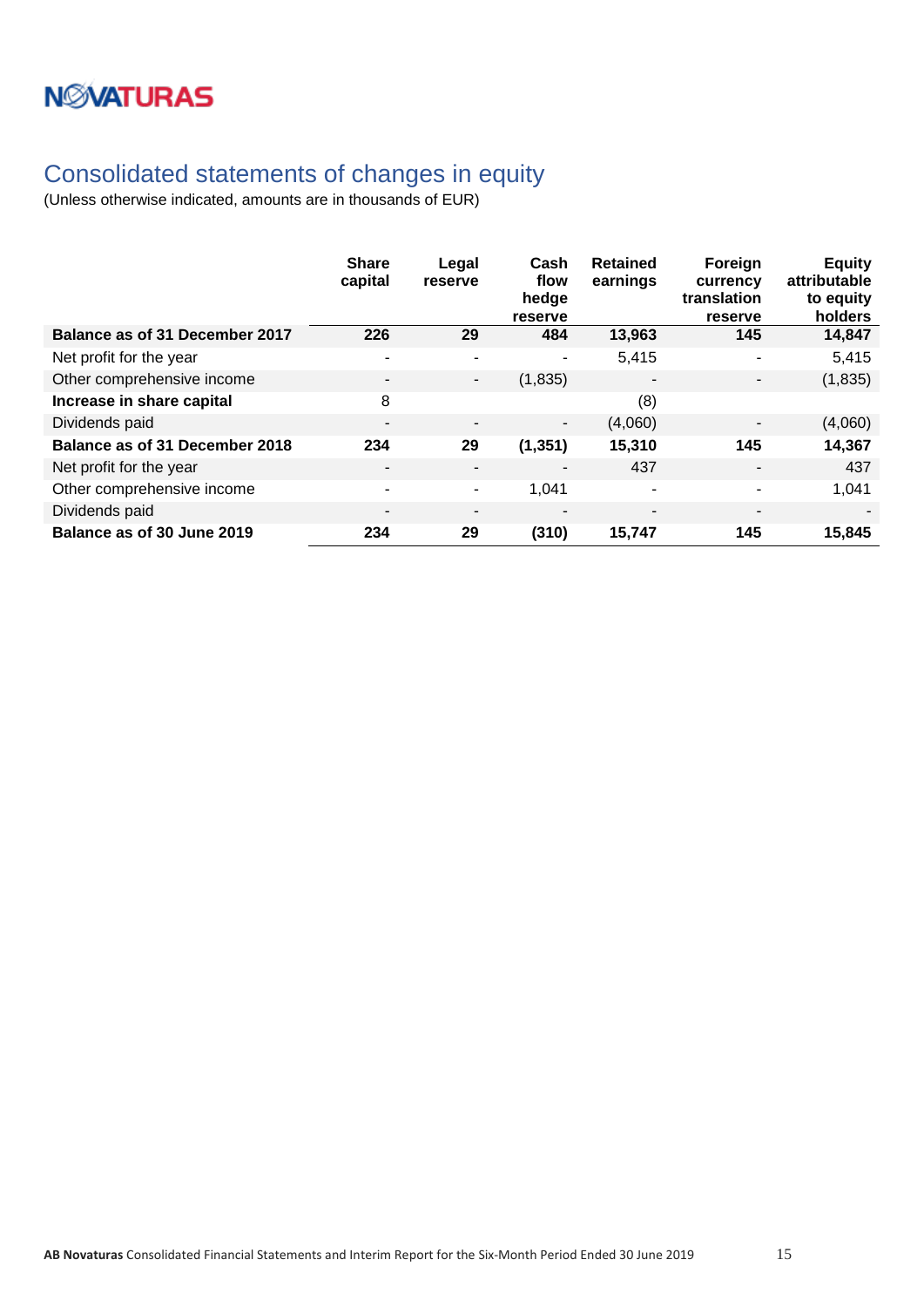# **NMATURAS**

## <span id="page-15-0"></span>Consolidated statements of cash flow

|                                                                          | 6M 2019  | 6M 2018  |
|--------------------------------------------------------------------------|----------|----------|
| Cash flows from (to) operating activities                                |          |          |
| Net profit                                                               | 437      | 4,402    |
| Adjustments for non-cash items:                                          |          |          |
| Depreciation and amortization                                            | 130      | 134      |
| Change in deferred income tax                                            | 337      | 420      |
| Current income tax expenses                                              | 146      | 696      |
| Elimination of financial, investment and other non-cash activity results | 1,333    | 1,040    |
|                                                                          |          |          |
| <b>Changes in working capital:</b>                                       | 2,383    | 6,692    |
| Decrease in inventories                                                  | (1)      |          |
| (Increase) decrease in trade receivables                                 | 148      | (235)    |
| (Increase) decrease in other receivables                                 | (3,604)  | (6, 435) |
| (Increase) decrease in prepayments and deferred expenses                 | (2, 314) | (3,897)  |
| Increase (decrease) in trade payables                                    | 387      | (495)    |
| Increase in advances received                                            | 4,669    | 8,298    |
| Income tax paid                                                          | (74)     | (878)    |
| Increase (decrease) in other accounts payable and accrued expenses       | (2,892)  | (644)    |
| Net cash flows from operating activities                                 | (1, 298) | 2,406    |
|                                                                          |          |          |
| Cash flows from (to) investing activities                                |          |          |
| (Acquisition) of non-current assets (except investments)                 | (56)     | (171)    |
| Proceeds from sale of non-current assets (except investments)            |          |          |
| Net cash flows (to) investing activities                                 | (56)     | (171)    |
|                                                                          |          |          |
| <b>Cash flows from financing activities</b>                              |          |          |
| Loans received                                                           | 8,000    |          |
| (Repayment) of loans                                                     | (8,500)  | (4,500)  |
| Interest (paid)                                                          | (264)    | (268)    |
|                                                                          |          |          |
| Net cash flows (to) financing activities                                 | (764)    | (4,768)  |
|                                                                          |          |          |
| Net increase (decrease) in cash flows                                    | (2, 118) | (2, 533) |
|                                                                          |          |          |
| Cash and cash equivalents at the beginning of the year                   | 4,703    | 9,984    |
|                                                                          |          |          |
| Cash and cash equivalents at the end of period                           | 2,585    | 7,451    |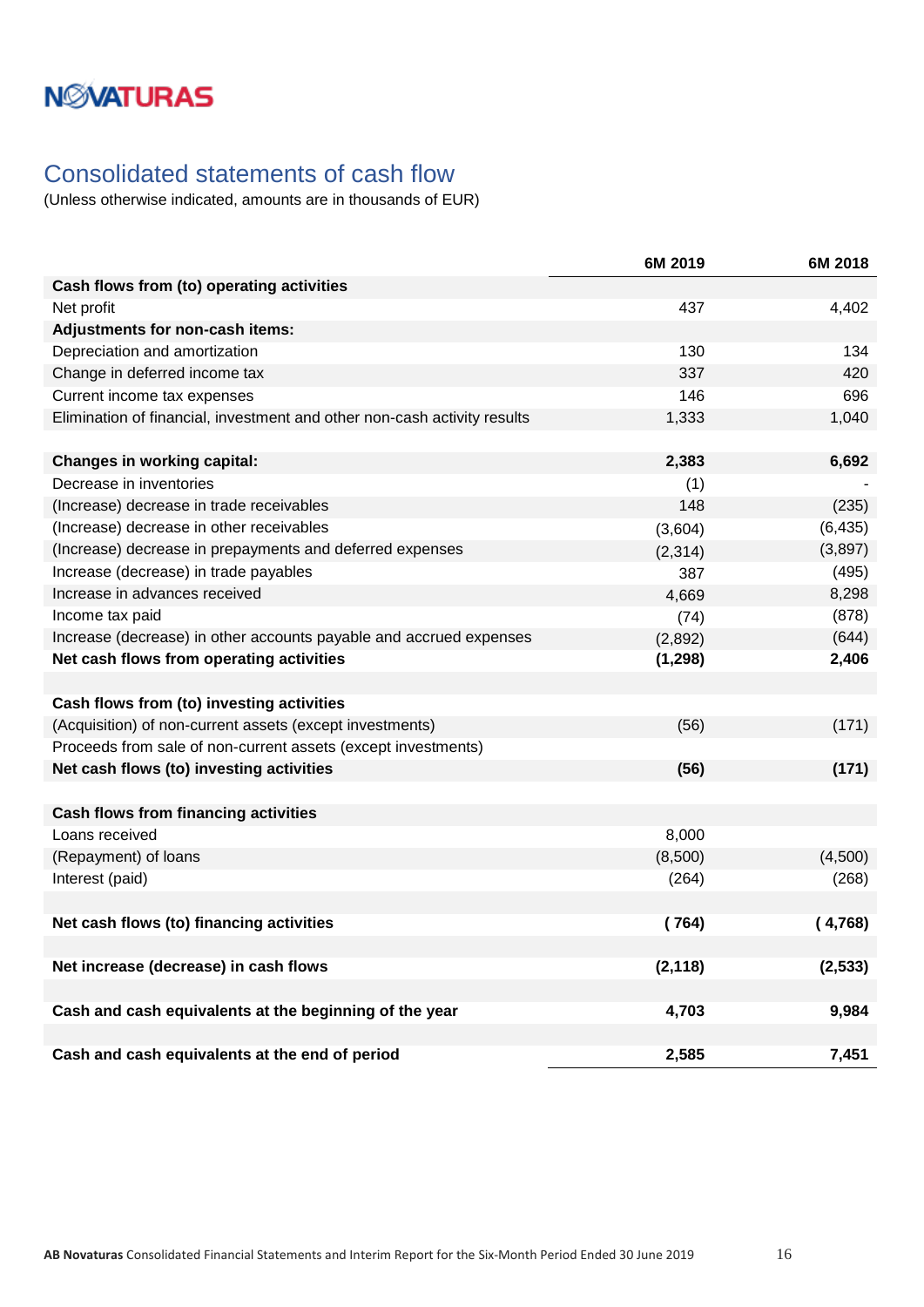# **NØVATURAS**

## <span id="page-16-0"></span>Notes to the financial statements

### <span id="page-16-1"></span>**Information about subsidiaries**

Novaturas Group is a holding structure and AB Novaturas is the parent company which conducts operations directly and through subsidiaries in their respective markets - Lithuania, Latvia and Estonia.

| Company                        |           | Country of operations Shareholding % as of 30 June 2019 |
|--------------------------------|-----------|---------------------------------------------------------|
| <b>Novatours SIA</b>           | Latvia    | 100                                                     |
| Novatours OÜ                   | Estonia   | 100                                                     |
| Aviaturas ir Partneriai UAB    | Lithuania | 100                                                     |
| <b>SRL Novatours Holidays*</b> | Romania   | 100                                                     |

\* Operations of the subsidiary in Romania were discontinued in 2009.

### <span id="page-16-2"></span>**Sales and marketing expenses**

|                                    | Q2 2019 | Q2 2018        | Change, % | 6M 2019 | 6M 2018 | Change, % |
|------------------------------------|---------|----------------|-----------|---------|---------|-----------|
| Commissions                        | 2,916   | 2,895          | $+0.7$    | 4,394   | 4,199   | $+4.6$    |
| Salaries and related taxes         | 615     | 378            | $+62.8$   | 1,205   | 902     | $+33.6$   |
| Advertising and marketing expenses | 249     | 298            | $-16.3$   | 513     | 641     | $-19.9$   |
| Rent and maintenance expenses      | 50      | 37             | $+36.4$   | 110     | 93      | $+18.8$   |
| Depreciation and amortization      | 4       | $\blacksquare$ | $+4,413$  | 9       | 6       | $+51.0$   |
| Business trips expenses            | 12      | 10             | $+12.2$   | 21      | 16      | $+26.0$   |
| Communication expenses             | 10      | 10             | $+7.0$    | 23      | 22      | $+7.7$    |
| <b>Transportation expenses</b>     | 8       | 10             | $-22.0$   | 17      | 17      | $-1.4$    |
| Representation expenses            | 10      | 2              | $+501.9$  | 37      | 12      | $+218.7$  |
| Training expenses                  | и       | 3              | $-71.3$   | 2       | 6       | $-69.0$   |
| Other                              | 12      | 24             | $-50.4$   | 34      | 28      | $+21.1$   |
| Total:                             | 3,888   | 3,667          | $+6.0$    | 6,366   | 5,942   | $+7.1$    |

### <span id="page-16-3"></span>**General and administrative expenses**

|                                | Q2 2019 | Q2 2018 | Change, % | 6M 2019 | 6M 2018 | Change, % |
|--------------------------------|---------|---------|-----------|---------|---------|-----------|
| Salaries and related taxes     | 555     | 664     | $-16.4$   | 1,084   | 1,195   | $-9.3$    |
| Rent and maintenance expenses  | 35      | 39      | $-11.0$   | 67      | 69      | $-3.4$    |
| Depreciation and amortization  | 52      | 61      | $-15.7$   | 123     | 126     | $-2.9$    |
| Business trips expenses        | 25      | 27      | $-5.6$    | 42      | 57      | $-25.5$   |
| Communication expenses         | 10      | 15      | $-34.9$   | 19      | 25      | $-25.1$   |
| Consulting expenses            | 52      | 93      | $-44.2$   | 125     | 334     | $-62.6$   |
| <b>Transportation expenses</b> | 14      | 19      | $-24.0$   | 23      | 36      | $-34.9$   |
| Representation expenses        | 21      | 23      | $-9.8$    | 45      | 43      | $+4.1$    |
| Bad debt expenses              | 26      | 8       | $+225.0$  | 26      | 8       | $+225.0$  |
| Training expenses              | 7       | 3       | $+139.9$  | 10      | 5       | $+104.2$  |
| Other                          | 222     | 180     | $+23.2$   | 530     | 543     | $-2.4$    |
| Total:                         | 1,020   | 1,134   | $-10.1$   | 2.095   | 2,443   | $-14.3$   |

In the first half of 2019, the Company incurred one-off expenses related to legal cases (EUR 48,000) and headcount decrease (EUR 96,000). In the first half of 2018, the Company incurred one-off expenses related to the IPO (EUR 286,000) and legal costs (EUR 105,000). Total one-off expenses amounted to EUR 144,000 in the first half of 2019 and EUR 391,000 in the first half of 2018. These costs are reflected in the consulting and other expenses lines.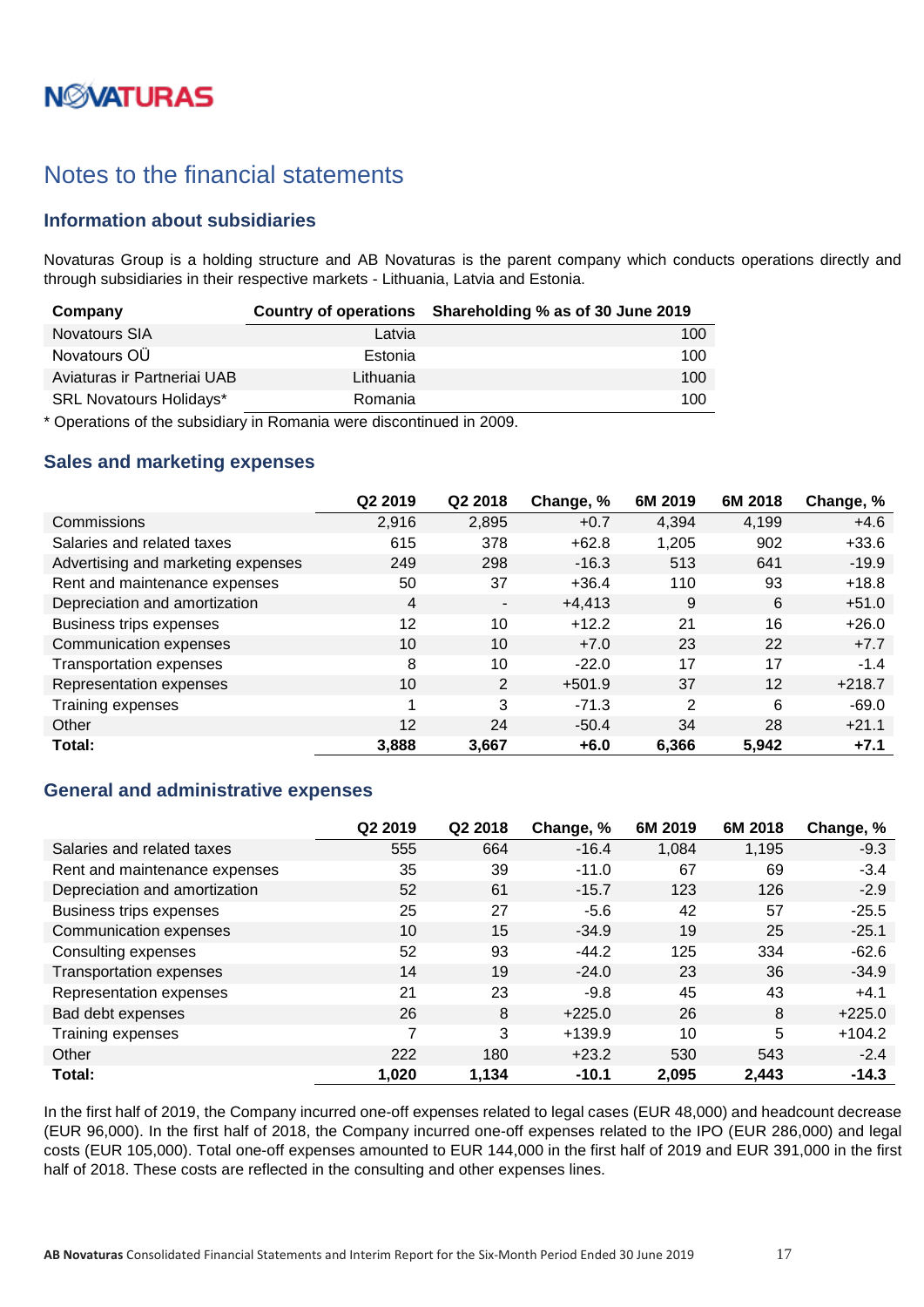

### <span id="page-17-0"></span>**Hedging**

The Company operates as a tour operator. Due to its business specifics the Company is exposed to the risk of fluctuation in the price of aviation fuel and the EUR/USD foreign exchange rate. The Company hedges against changes in aviation fuel prices (which affect fuel costs) and against changes in the EUR/USD exchange rate (which affects fuel and hotel costs) for the entire period of early bookings for upcoming summer and winter seasons using forward and future contracts. When derivative positions are closed on a monthly basis, the result is accounted in the comprehensive income report.

The tables below present the closed hedging contracts result and still-held hedging contracts at the period-end market value (in thousands of EUR):

|                                                                                                            | Q <sub>2</sub> 2019 | Q <sub>2</sub> 2018 | <b>Change</b> | 6M 2019 | 6M 2018 | Change |
|------------------------------------------------------------------------------------------------------------|---------------------|---------------------|---------------|---------|---------|--------|
| Result of closed hedging contracts already<br>reflected in the period statement of<br>comprehensive income | (300)               | 708                 | (1.008)       | (223)   | 713     | (936)  |
| Market value of existing hedges at the end of<br>the period                                                |                     | ж.                  | -             | (365)   | (935)   | 570    |

### <span id="page-17-1"></span>**Borrowings**

The loans granted to the company are shown in the table below:

| Long term borrowings                                                     | 30 June<br>2019 | 31 December<br>2018 | 30 June<br>2018 |
|--------------------------------------------------------------------------|-----------------|---------------------|-----------------|
| AB Luminor Bank Ioan, annual interest rate of 3-month EURIBOR<br>$+3.5%$ | 7.500           | 8.000               | 9,500           |
| Current portion of non-current borrowings                                | (1,500)         | (2,000)             | (1,500)         |
| Total non-current borrowings                                             | 6.000           | 6.000               | 8,000           |

As of 30 June 2019 the Company had no current borrowings.

#### **Off-balance sheet commitments:**

| Bank guarantee                                                 |        | Total Limit at Used limit at<br>30 June 2019 30 June 2019 |
|----------------------------------------------------------------|--------|-----------------------------------------------------------|
| AB Luminor Bank annual interest rate of 3-month EURIBOR + 1.7% | 10.000 | 10.000                                                    |

Bank guarantees are used to ensure the travel organizer's obligations in Lithuania, Latvia and Estonia.

#### <span id="page-17-2"></span>**Related party transactions**

During the six-month period ended 30 June 2019, total payments of EUR 45,000 (of which EUR 24,000 during the second quarter) were made to Supervisory Council members.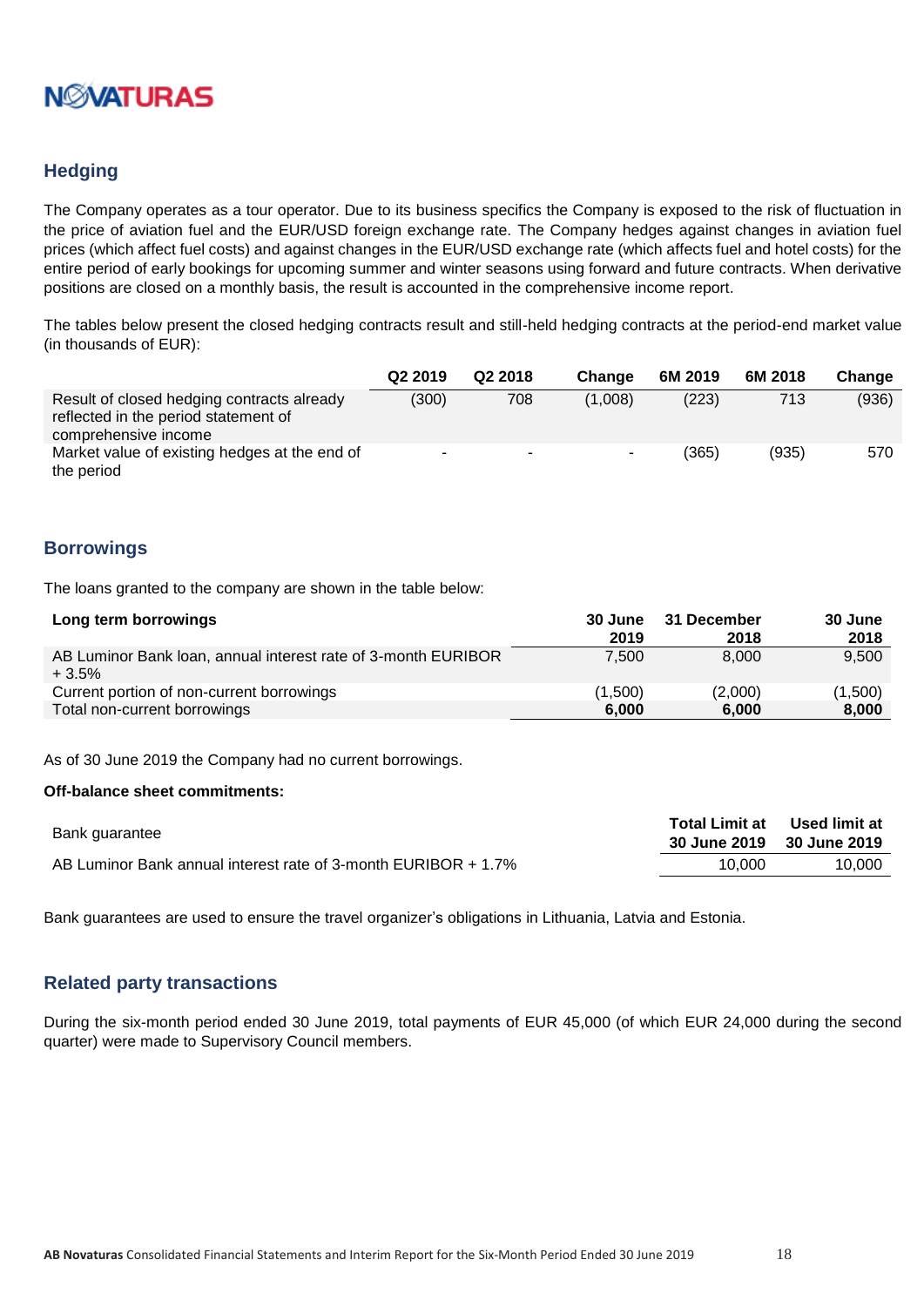

## <span id="page-18-0"></span>Management confirmation of the Consolidated Financial Statements

In accordance with Article 22 of the Law on Securities of the Republic of Lithuania and the Rules on Information Disclosure of the Bank of Lithuania, we, Audronė Keinytė, the CEO of AB Novaturas, and Tomas Staškūnas, the CFO of AB Novaturas, hereby confirm that, to the best of our knowledge, the unaudited interim consolidated financial statements for AB Novaturas for the six-month period ended 30 June 2019, prepared in accordance with the International Financial Reporting Standards as adopted by the European Union, give a true and fair view of the consolidated group's assets, liabilities, financial position, profit or loss, and cash flows.

CEO CEO CHE ANNO 1999, CHE ANNO 1999, CHE ANNO 1999, CHE ANNO 1999, CHE ANNO 1999, CHE ANNO 1999, CHE ANNO 199

Audronė Keinytė **Audronė Keinytė** Tomas Staškūnas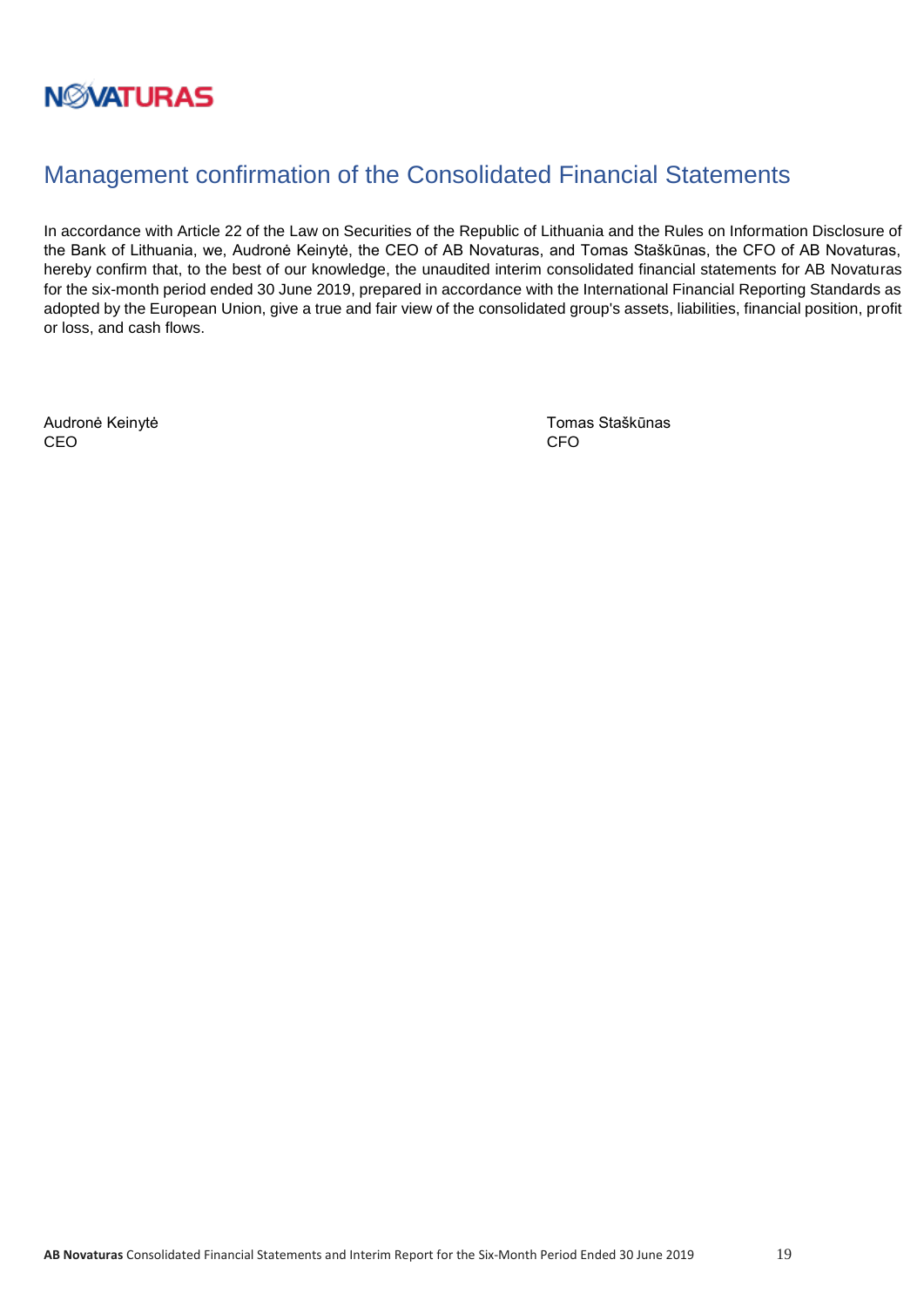# **NØVATURAS**

## <span id="page-19-0"></span>Interim Consolidated Report

### **Reporting period**

January-June 2019.

#### **Issuer and its contact details**

Legal form **Public company** Date of registration 16 December 1999 Name of the Register of Legal Entities State Enterprise Centre of Registers Company code 135567698 LEI code 097900BGCW0000042109 Telephone number +370 37 321 264 Fax number +370 37 321 130 E-mail address info@novaturas.lt Internet address www.novaturasgroup.com

Name of the Issuer **AB Novaturas (hereinafter – 'the Company')** Registered office **A. Mickevičiaus str. 27, LT-44245 Kaunas** 

#### **Main activities of the Company**

We are the largest tour operator in the Baltic region, with a strong market position that we have built up over time since 1999. Our advantages include a strong position in a developing market, a well-recognized brand, high customer loyalty and very good relations with tourism agencies and service providers, thanks to which Novaturas can provide its customers with a diverse and attractively priced offering.

Our product portfolio includes fully organized summer and winter package holidays as well as sightseeing tours by coach and plane to more than 30 destinations worldwide, including the most popular holiday resorts in Southern Europe as well as selected locations in North Africa, the Middle East, Asia and Latin America. We also sell flight tickets and hotel accommodations, thanks to which we are able to reach an extensive group of customers with diverse preferences.

We operate in Lithuania, Latvia and Estonia, where we are the undisputed leader in the organized chartered flights market. We also sell our products via external partners on the promising Belarussian market, which offers opportunities for future expansion. Overall, we have a reach of more than 15 million potential customers (some 6.2 million people in Baltic countries and about 9.5 million in Belarus).

Our products are available through diversified and complementary distribution channels. We work with over 400 travel agencies, including all of the major agencies in the Baltics and more than 60 in Belarus. We have our own sales offices in the main cities of Lithuania, Latvia and Estonia. We are also investing in developing our e-commerce channel. Online sales go through our customized websites and via the international platform GDS (Global Distribution Systems).

Our product portfolio is diversified in terms of types of tours, prices and destinations. This diversification allows us to offer products that are adapted to the needs and expectations of diverse customer groups. This lets us maintain a presence in nearly all market segments and effectively respond to changing customer preferences.

**Flight package tours**. Flight package tours are the main part of our offering. They include holiday trips to popular summer resorts in Europe (in the Mediterranean Sea region), North Africa and Asia, as well as to the most popular European winter destinations in Italy, France and Andorra. Customers receive a full range of services, including flights, transfer from airport to hotel, accommodation, a round-the-clock resident tour guide, and attractions during the stay, including full-day excursions during the summer.

**Sightseeing trips by plane**. These are long-distance round trips by plane, including to Asia and South America, using both chartered and regular flights from Vilnius. We provide the flights, accommodations, sightseeing tours by coach and a full-time tour guide who stays with the tourists during the entire trip, providing them with information on the country and the available attractions.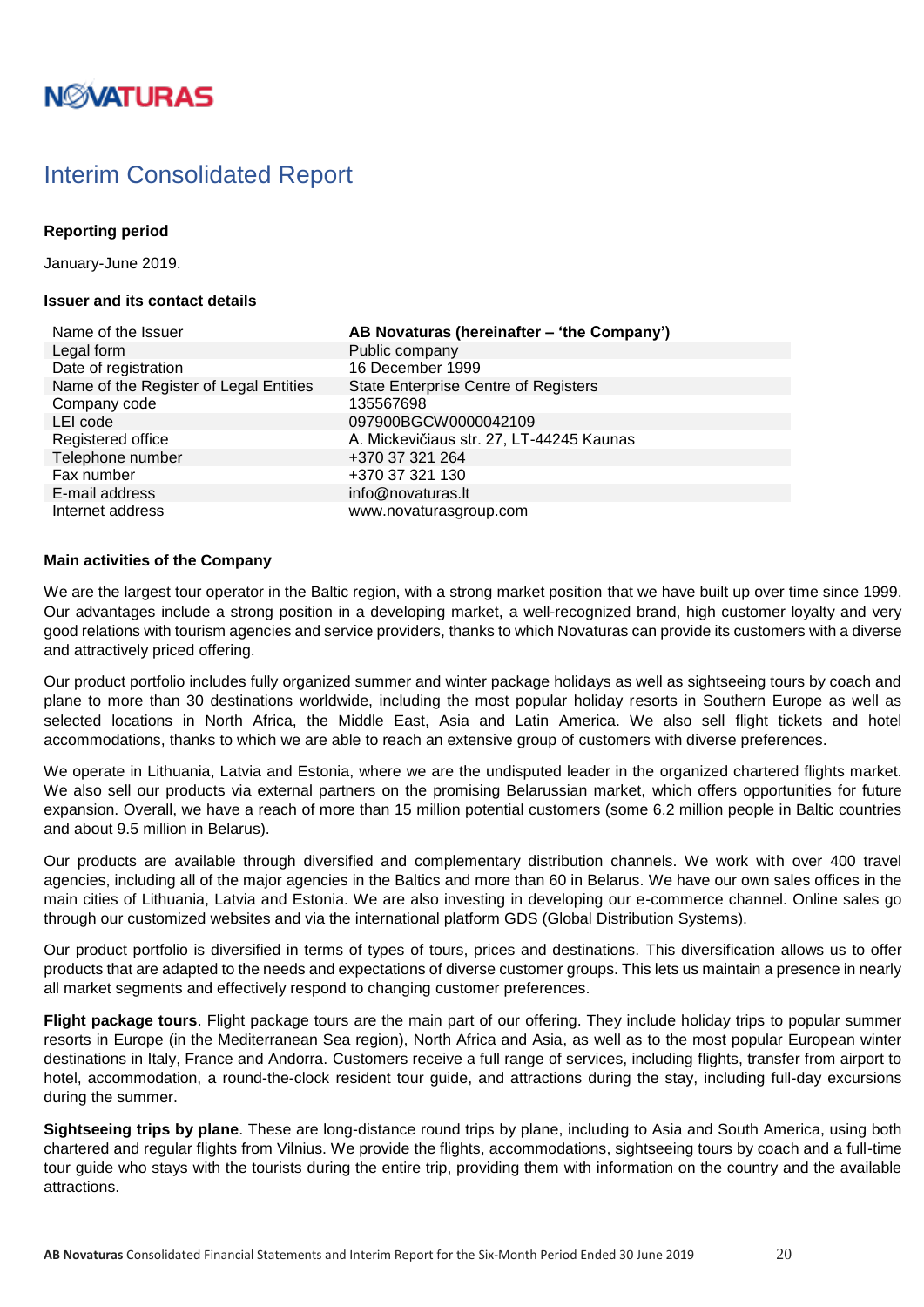

**Sightseeing trips by coach**. These are sightseeing trips to European destinations, including Poland, Germany, France, Italy, Austria, Croatia and Greece. The round trips by coach are organized from Lithuania. We provide transport by coach, accommodations, sightseeing by coach and a tour guide who stays with the tourists during the entire trip.

**Other products**. Our other products include flight tickets and hotel bookings online. We sell these to retail clients as well as to other tour operators who are often interested in booking seats on the most popular chartered flight routes.

#### **Subsidiaries**

Novaturas Group is a holding structure and AB Novaturas is the parent company which conducts operations directly and through subsidiaries in their respective markets - Lithuania, Latvia and Estonia.

| Company                        |           | Country of operations Shareholding % as of 30 June 2019 |
|--------------------------------|-----------|---------------------------------------------------------|
| <b>Novatours SIA</b>           | Latvia    | 100                                                     |
| Novatours OU                   | Estonia   | 100                                                     |
| Aviaturas ir Partneriai UAB    | Lithuania | 100                                                     |
| <b>SRL Novatours Holidays*</b> | Romania   | 100                                                     |

\* The activities of the subsidiary in Romania were suspended in 2009 and have not been renewed since that time.

#### **Data about securities traded on a regulated market**

The Nasdaq Vilnius stock exchange is the home market for the Company's shares. Since 21 March 2018, the Company's ordinary shares have been dual-listed on the Nasdaq Vilnius exchange and the Warsaw Stock Exchange.

The symbol of the Company's shares is NTU1L on the Nasdaq Vilnius exchange and NTU on the Warsaw Stock Exchange.

| Type of shares             | Number of shares | Nominal value<br>(in EUR) | Total nominal<br>value (in EUR) | Issue code   |
|----------------------------|------------------|---------------------------|---------------------------------|--------------|
| Ordinary registered shares | 7,807,000        | 0.03                      | 234.210                         | LT0000131872 |

#### **Information about related party transactions**

The Company's transactions with related parties are disclosed in the Notes to the Financial Statements.

#### **Risk management**

#### Credit risk

The Company's credit risk is relatively low as customers are required to pay for tours before the tours start. Besides that, credit limits are granted to the travel agencies that carry out the majority of sales. The main purpose of the credit limits is to ensure timely payments. If a credit limit is exceeded, the Company's reservation system automatically blocks sales.

The Company does not guarantee the obligations of other parties. The maximum exposure to credit risk is represented by the carrying amount of each financial asset, including derivative financial instruments, if any, in the statement of financial position. Consequently, the Company considers that its maximum exposure is reflected by the amount of trade and other receivables, net of allowance for doubtful accounts recognized at the statement of financial position.

#### Interest rate risk

A major portion of the Company's borrowings is subject to variable rates, tied to EURIBOR, which creates an interest rate risk. No financial instruments have been designated to manage the outstanding exposure to fluctuation in interest rates.

#### Foreign exchange risk

The Company manages foreign exchange risk by contracting agreements in EUR, and functional currency of the subsidiaries in Latvia and Estonia is the EUR.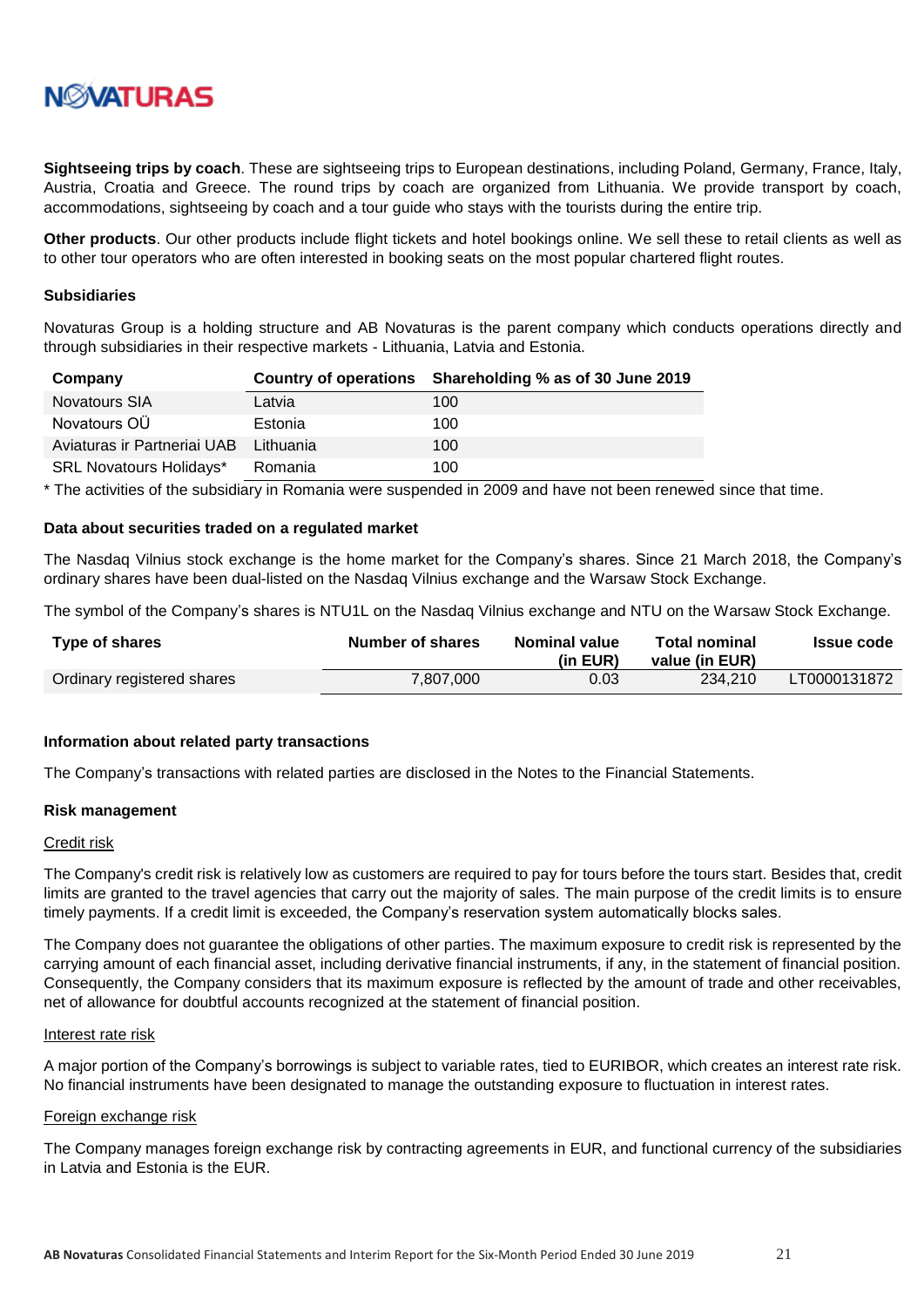

In December 2010, the Company began to use derivative financial instruments to reduce EUR/USD foreign exchange risk and fuel price variance risk. These risks are managed through the purchase of foreign exchange forward contracts and ICE Brent futures contracts. As of 1 January 2014, the Group and the Company started to use derivatives for which hedge accounting applies.

#### Liquidity management

The Company's policy is to maintain sufficient cash and cash equivalents or have available funding through an adequate amount of committed credit facilities to meet its commitments at a given date in accordance with its strategic plans. Liquidity risk is managed by planning of the Company's cash flows.

#### Capital management

The primary objective of the Company's capital management is to ensure that the Company complies with externally imposed capital requirements and that the Company maintains healthy capital ratios in order to support the business and to maximize shareholders' value. (Capital in the meaning of IAS 1 consists of the equity presented in the financial statements.)

The Company manage its capital structure and makes adjustments to it in the light of changes in economic conditions and the risk characteristics of activities. In order to maintain or adjust the capital structure, the Company may issue new shares, adjust the dividend payment to shareholders and/or return capital to shareholders.

The Company is obliged to maintain equity at no less than 50% of its share capital, as required by the Law on Companies of the Republic of Lithuania. External share capital requirements regarding the equity-to-asset ratio may also be imposed on the Company by banks.

The Company assesses capital using a ratio of total liabilities and equity. The Company's capital includes ordinary shares, reserves and retained earnings attributable to the equity shareholders of the parent company.

#### **Corporate governance**

According to the Company's Articles of Association, the governing bodies of the Company are the General Shareholder's Meeting, the Supervisory Council, the Board and the CEO.

The decisions of the General Meeting made regarding matters for which the General Meeting has competence are binding on the shareholders, the Supervisory Council, the Board, the CEO and other officials of the Company. Shareholders of the Company who at the end of the date of record of the General Meeting are shareholders of the Company have the right to participate in the General Meeting. The date of record of the General Meeting of Shareholders of the Company is the fifth business day prior to the General Meeting or the repeated General Meeting. A person who participates in a General Meeting and has the right to vote must present documents that establish his/her identity. If the person is not a shareholder, then he/she must present a document establishing his/her right to vote at the General Meeting.

Under the Articles of Association, the Supervisory Council of the Company consists of five members who are elected for a term of three years and jointly act as a supervising body of the Company. The Council represents the shareholders and performs supervision and control functions. The members of the Council are elected by the General Meeting in keeping with the procedure established by the Law on Companies of the Republic of Lithuania. The Chairperson of the Council is elected by the Council from among its members for a three-year term. The Council institutes two Committees – (1) Audit and (2) Nomination and Remuneration. The Audit Committee is composed of three members of the Council, The Nomination and Remuneration Committee – of four members of Council.

The Board of the Company consists of three members who are elected for a term of three years and jointly act as the managing body of the Company. The members of the Board are elected by the Supervisory Council in keeping with the procedure established by the Law on Companies of the Republic of Lithuania. The Chairperson of the Board is elected by the Board from its members for a three-year term.

The Board, with the prior consent of the Supervisory Council, elects and recalls the CEO of the Company, sets his/her remuneration and other terms of employment, approves his/her office regulations, and encourages and penalizes him/her. The CEO is a single-person management body reporting directly to the Board of the Company who, within his/her scope of authority, organizes the day-to-day operations of the Company. Transactions of the Company shall be signed jointly by the CEO and any member of the Board.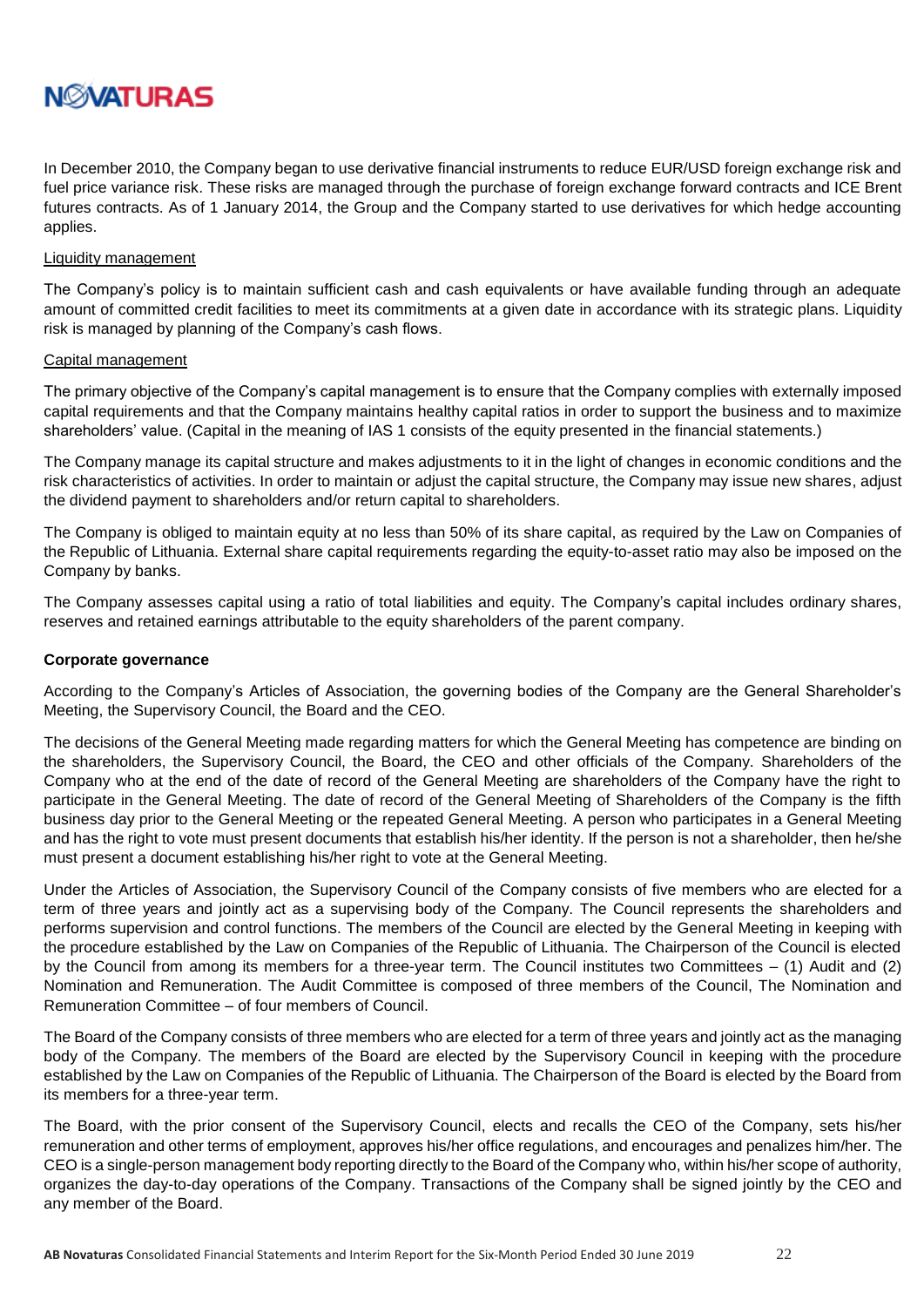

The Company essentially follows the recommended Corporate Governance Code for Companies Listed on the Nasdaq Vilnius stock exchange (hereinafter "the Governance Code"). The Company also abides by the WSE Best Practices for companies listed on the Warsaw Stock Exchange.

In accordance with the Governance Code, all members of the current Supervisory Council are considered non-executive directors and two of the five members of the Council are independent. Both the members of the Audit Committee and members of the Nomination and Remuneration Committee are elected for three-year terms by the Council. All three members of the current Audit Committee have a financial or economics background, and two of them are independent members of the Council.

The Company publishes a detailed list of the practices and recommendations it does not comply with on its website www.novaturasgroup.com.

#### **Shareholders rights**

None of the shareholders of the Company have any special controlling rights. The rights of all shareholders are equal. As of 30 June 2019, the number of the Company's shares that grant voting rights during the General Meeting of Shareholders amounted to 7,807,000. One ordinary registered share of the Company gives one vote in the General Meeting of Shareholders.

The Company is not aware of any agreements between shareholders that would limit their ability to exercise their voting rights. Lock-up periods for transferring shares were set during the Company's IPO: a 180-day lock-up period for Central European Tour Operator S.a.r.l., a 540-day lock-up for Ugnius Radvila, Vidas Paliūnas and Rytis Šumakaris, and a 720-day lock-up for Linas Aldonis (the former General Director) and Tomas Staškūnas. The lock-up periods started on 21 March 2018 which was the first listing day of the Company's shares on the Nasdaq Vilnius exchange.

#### **Treasury stock**

The Company has no treasury stocks. The Company has never acquired any shares from the management of the Company.

#### **Dividends**

In 2018 the Board of the Company approved a dividend policy to pay out 70-80% of earned net profits as dividends. The Company neither announced nor paid dividends during the period January-June 2019.

#### **Activities of the Supervisory Council**

During January-June of 2019, six meetings of the Supervisory Council were held, having been convened as per the procedure set out in the Regulations of the Company's Supervisory Council. At all Supervisory Council meetings the legally required quorum was present.

During its meetings the Supervisory Council recalled from the position of member of Board Linas Aldonis; provided advance approval to the Board regarding the candidate being offered to the position of the General Director of the Company - Audronė Keinytė. Also Supervisory Council elected Franz Leitner as fourth member of Nomination and Remuneration Committee and consequently amended the Regulations of this Committee.

Four meetings of the Audit Committee were held in the period through 30 June 2019. During its meetings the Audit Committee was presented and discussed the draft of 2018 Audit report of the external auditors Deloitte Lietuva UAB; provided recommendations to the Supervisory Council regarding approvement of the annual report and financial statements of the Company for the period ending on the 31 of December, 2018; revised internal audit 2018 results, discussed and approved the internal Audit plan for 2019.

One meeting of the Nomination and Remuneration Committee was held in the period through 30 June 2019. During its meetings the Nomination and Remuneration Committee provided recommendations to the Supervisory Council regarding the candidacy of the General Director of the Company and her employment contract conditions as well as recommendation regarding the conditions of remuneration to members of the Board.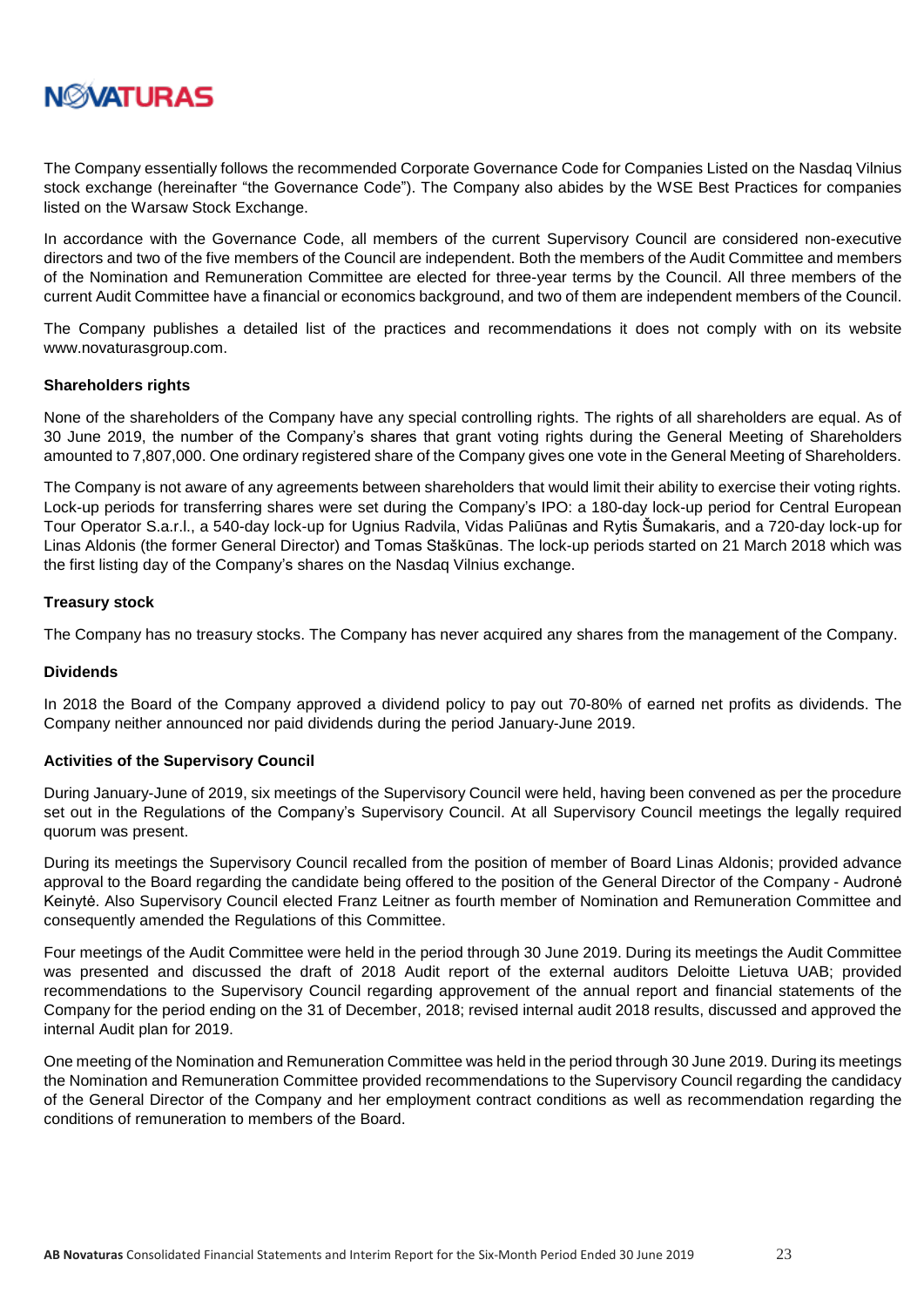

Information about Supervisory Council members' attendance of meetings through 30 June 2019 (number of attended meetings):

|                             | General<br>shareholders<br>meeting | <b>Supervisory</b><br><b>Council meeting</b> | Meeting of the<br><b>Audit Committee</b> | <b>Meeting of</b><br>theNomination<br>and<br><b>Remuneration</b><br><b>Committee</b> |
|-----------------------------|------------------------------------|----------------------------------------------|------------------------------------------|--------------------------------------------------------------------------------------|
| Total number of<br>meetings |                                    | 6                                            | 4                                        |                                                                                      |
| Sebastian Król              |                                    | 6                                            |                                          |                                                                                      |
| <b>Ugnius Radvila</b>       |                                    | 6                                            |                                          |                                                                                      |
| Vidas Pliūnas               |                                    | 6                                            | 4                                        |                                                                                      |
| <b>Franz Leitner</b>        |                                    | 6                                            | 4                                        | (meeting<br>$\overline{\phantom{0}}$<br>before his<br>election)                      |
| <b>Piotr Nowjalis</b>       |                                    | 6                                            | 4                                        |                                                                                      |

In keeping with the Governance Code for Companies Listed on the Nasdaq Vilnius stock exchange, all current members of the Supervisory Council are non-executive directors. Three members of the Supervisory Council represent shareholders of AB Novaturas and two members of the Supervisory Council – Franz Leitner and Piotr Nowjalis – are regarded as independent members of the Council.

#### **Members of the Supervisory Council as of 30 June 2019**

**Sebastian Król** has been working with Enterprise Investors since 2001, currently as partner. He sits on the supervisory boards of the fund's portfolio companies. He also serves as director for funds managed by Enterprise Investors. In 2009-2015, he was director at Enterprise Investors Corporation. He graduated from the University of Łódź with a master's degree in economics. Directly holding no shares, he represents a shareholder owning 47.4% of the Company's shares.

**Ugnius Radvila** has been working with the Company since its establishment. From 1999 to 2011 he was the manager of its Vilnius branch and since 2011 he has been a consultant to the Company. In 1995-2004 he was also tourism director at Interservis Kelionių Agentūra. He graduated from the Vilnius University Faculty of Communication with a master's degree in Communication and Information (International Communication Programme). He holds 9.49% of the Company's shares.

**Vidas Paliūnas** participated in the establishment of Novaturas UAB on the basis of a merger of three travel agencies, one of which was DELTA Travel Agency where he was the managing director. From 2009 to 2018 he was a member of Novaturas' Board and as of February 2018 he has been a member of the Supervisory Council. He obtained an IT degree from Chemnitz University of Technology in Germany. He holds 6.86% of the Company's shares.

**Piotr Nowjalis** has been involved in financial management for 20 years. He has held managerial and supervisory positions at many Warsaw Stock Exchange-listed companies, including CCC (the largest shoe retailer in CEE), AB (the largest IT distributor in CEE) and Dino Polska (a food retailer). He holds an Executive MBA degree from Kozminski University in Warsaw and is also a graduate of the University of Gdansk's Faculty of Economics and Faculty of Law and Administration.

**Franz Leitner** has profound knowledge of European travel markets, in particular DACH, CEE and Russia. From 1994 to 2007 he gained extensive experience serving in executive positions at Thomas Cook/Neckermann and TUI as CEO Austria/CEE/Russia. Since 2007 he has been providing consulting and transaction advisory services and has held supervisory positions for international clients in the travel industry.

#### **Members of the Board as of 30 June 2019**

**Audronė Keinytė** joined Novaturas in 2006. Initially she was the firm's representative abroad in foreign destinations. In 2009- 2010, she worked as Head of Foreign Services, and for the past 8 years (since 2010) she has primarily been in charge of the development and purchasing of products. She graduated from the Philosophy Faculty at Vilnius University with a master's and a bachelor's degree in sociology. She also gained professional experience working at hotels in Lithuania and that USA between 1999 and 2003.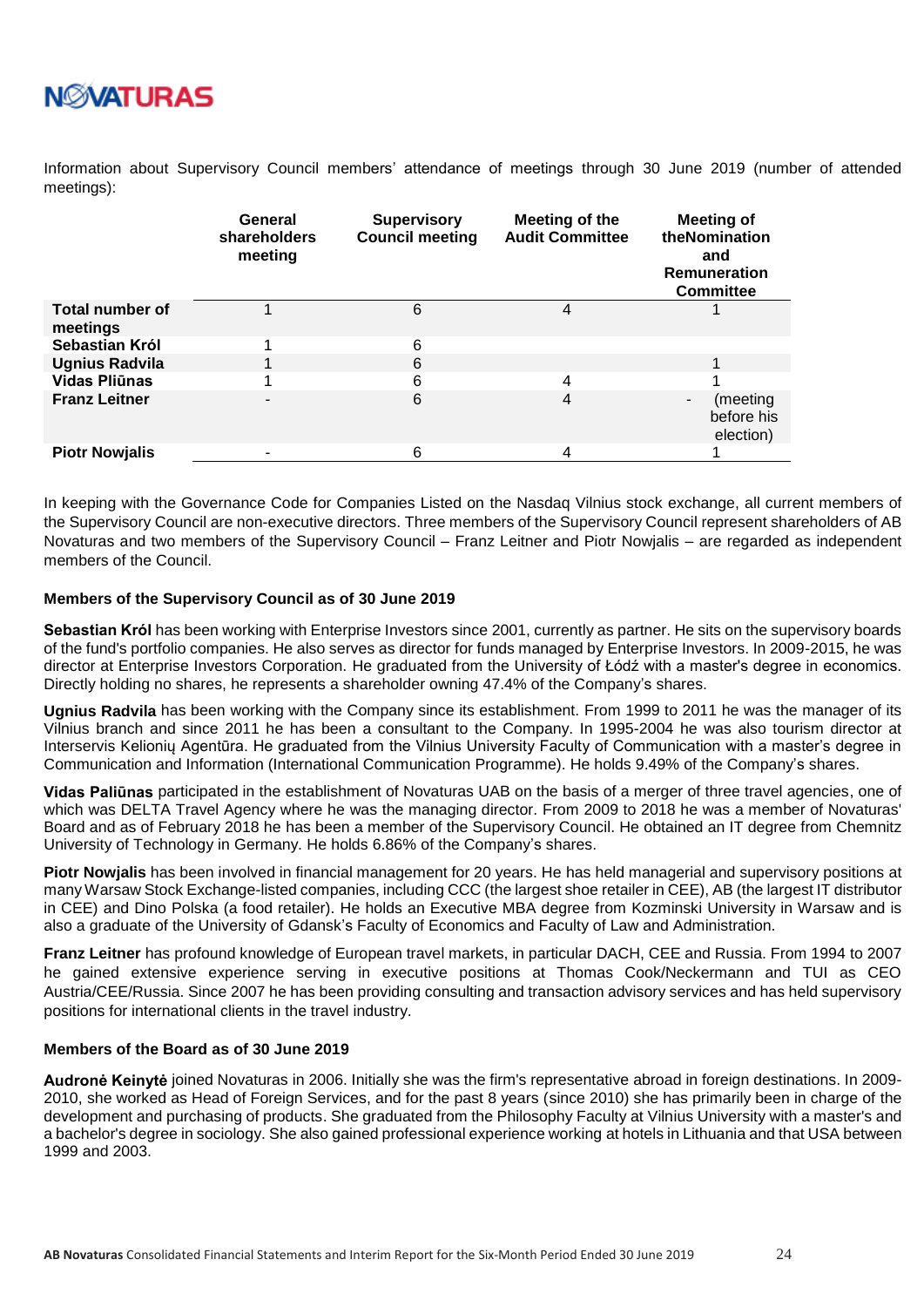

**Tomas Staškūnas** has been with Novaturas since 2009, during which time he has been responsible mainly for financial reporting, budgeting, relations with financial institutions and organizing the book-keeping process. He has a master's degree in finance and banking from the Vytautas Magnum University. He holds 0.75% of the Company's shares.

**Tomas Staškūnas** has been with Novaturas since 2009, during which time he has been responsible mainly for financial reporting, budgeting, relations with financial institutions and organizing the book-keeping process. He has a master's degree in finance and banking from the Vytautas Magnum University. He holds 0.75% of the Company's shares.

**Birutė Čepanskienė** has been with Novaturas since 2001. She has been responsible for sales and bookings reservations, coordinating and centralizing these functions on a group level and taking on the role of production director at the end of 2011. She graduated from Vytautas Magnum University with a master's degree in marketing and sales. Prior to that, she obtained a bachelor's degree in tourism and hotel management at Kauno Kolegija and completed English language and literature courses at Nottingham Trent University.

#### **Personnel**

Average number of employees of the Company (headcount) by field of activity:

|                                   | 6M 2019 |     | 6M 2018 Change, % |
|-----------------------------------|---------|-----|-------------------|
| Representatives abroad and guides | 65      | 89  | $-27.2$           |
| Retail personnel                  | 40      | 42  | $-4.8$            |
| Office personnel                  | 132     | 128 | $+3.1$            |
| Total:                            | 237     | 259 | $-8.6$            |

Figures do not include employees who are on maternity/paternity leave.